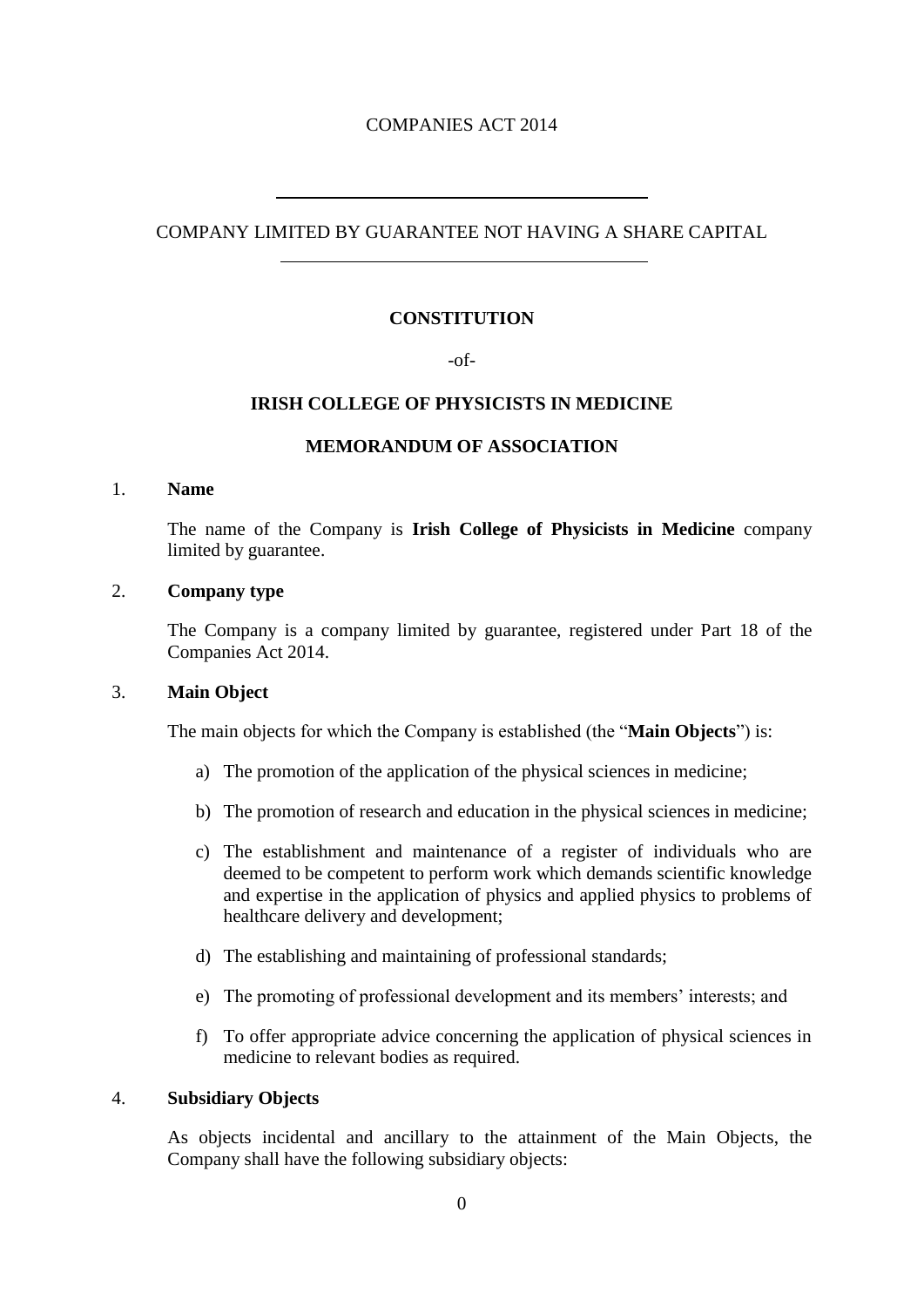- a) To make and lay down rules, regulations, restrictions and bye-laws for members and to alter, vary, amend and add to same;
- b) To borrow or raise money in such manner as the Company shall think fit; and
- c) To do such other things as are incidental or conductive to the attainment of the above objects.

#### 5. **Powers**

The Company shall in addition to the powers conferred on it by law have the following powers which are exclusively subsidiary and ancillary to the Main Objects and which powers may only be exercised in promoting the Main Objects. Any income generated by the exercise of these powers is to be applied to the promotion of the Main Objects:

- 5.1 To solicit and procure by any lawful means and to accept and receive any donation of property of any nature and any devise, legacy or annuity, subscription, gift, contribution or fund, including by means of payroll giving or other similar arrangements, and including (but so as not to restrict the generality of the foregoing) the holding of lotteries in accordance with the law for the purpose of promoting the Main Objects, and to apply to such purpose the capital as well as the income of any such legacy, donation or fund.
- 5.2 To undertake, accept, execute and administer, without remuneration, any charitable trusts.
- 5.3 To establish and support or aid in the establishment and support of any charitable association or institution, trust or fund, and to subscribe or guarantee money for any charitable purpose which the Company shall consider calculated to promote its Main Objects.
- 5.4 To collect and to receive voluntary contributions, donations or bequests or money for any of the purposes aforesaid.
- 5.5 To make application on behalf of the Company to any authority, whether governmental, local, philanthropic or otherwise, for financial funding of any kind.
- 5.6 To apply, petition for or promote any Act of the Oireachtas or other legislation relating directly to the advancement of the Main Objects.
- 5.7 Subject to clause 6, to employ such staff, and on such terms, as are necessary or desirable for the proper promotion of the Main Objects.
- 5.8 To grant pensions, gratuities, allowances or charitable aid to any person who may have served the Company as an employee, or to the wives, husbands, children or other dependents of such person provided that such pensions, gratuities, allowances or charitable aid shall be no more than that provided by a pension scheme covered by Part 30 of the Taxes Consolidation Act 1997 and provided that such pension scheme has been operated by the company and the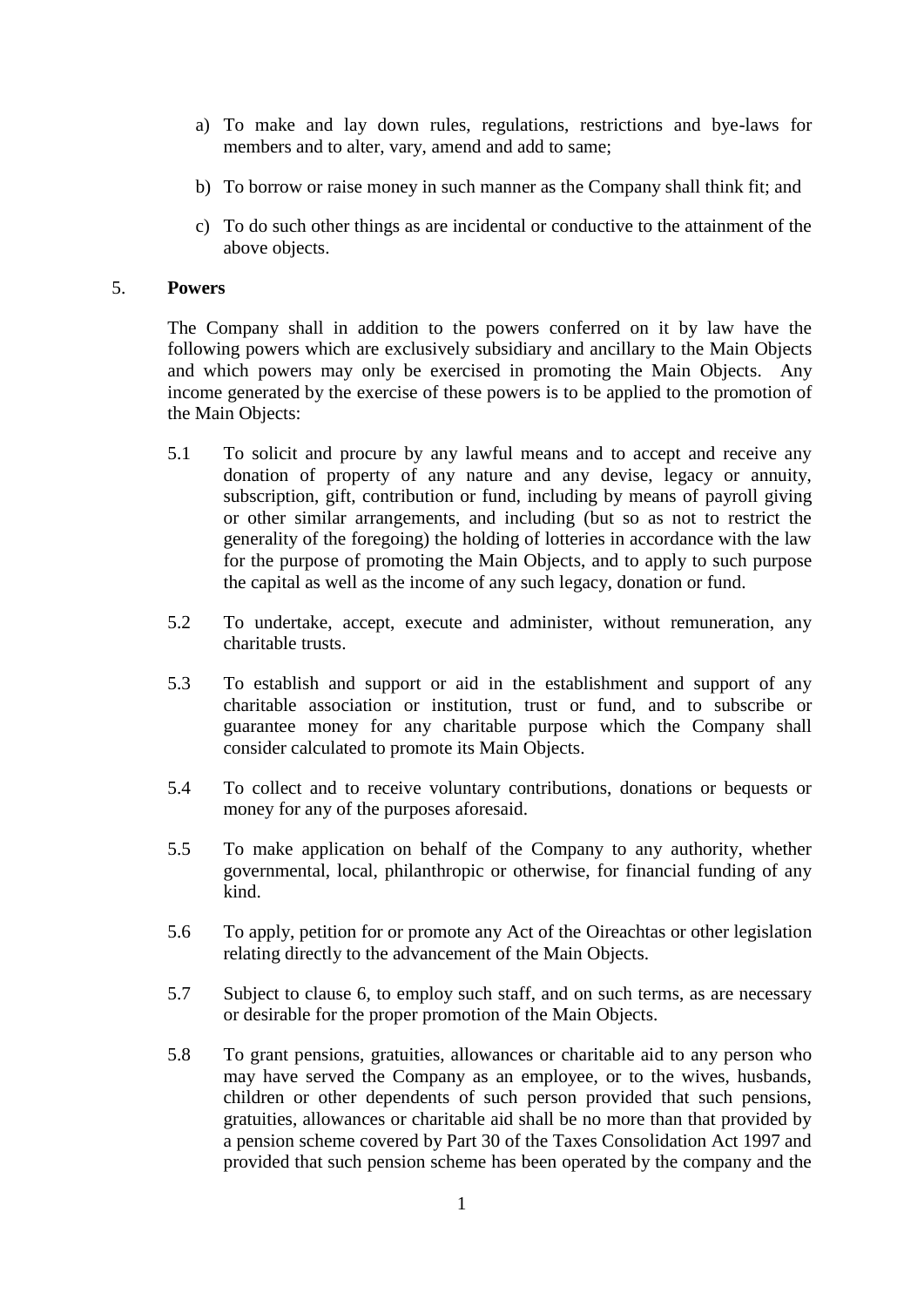beneficiary of the pensions, gratuities, allowances or charitable aid, or their spouse or parent, has been a member of the pension scheme while employed by the Company; and to make payments towards insurance and to form and contribute to provident and benefit funds for the benefit of any persons employed by the Company and to subscribe or guarantee money for charitable objects.

- 5.9 To purchase, take on lease or in exchange, hire or otherwise acquire any real or personal property, patents, copyrights, licences, rights and privileges or any estate or interest whatsoever and any rights, privileges and easements over or in respect of any property which may be considered necessary for the purposes of the Company and to develop and turn to account any land acquired by the Company or in which it is interested and in particular by laying out and preparing the same for building purposes, constructing, altering, pulling down, decorating, maintaining, fitting up and improving buildings and conveniences and by planting, paving, draining, farming, cultivating, letting or building leases or building agreement and by advancing money to and entering into contracts and arrangements of all kinds with builders, tenants and others.
- 5.10 To acquire, hold, sell, manage, lease, mortgage, exchange or dispose of all or any part of the property of the Company with a view to the promotion, protection or encouragement of its Main Objects and to vary investments.
- 5.11 To co-operate with any other society or institution in carrying out any investments hereby authorised in furtherance of the Main Objects.
- 5.12 To borrow and raise money in such manner as may be considered expedient, and to issue debentures, debenture stock and other securities, and for the purpose of securing any debt or other obligation of the Company to mortgage or charge all or any part of the property of the Company, present or future, and collaterally or further to secure any securities of the Company by a trust deed or other assurance.
- 5.13 To invest and deal with monies and property of the Company not immediately required in such manner as will most effectively provide funds for the advancement and promotion of the purposes aforesaid and this power shall include power from time to time to vary any investments made thereunder.
- 5.14 To invest in such ways as shall seem desirable to the Directors any moneys of the Company not immediately required for the use in connection with its Main Objects and to place any such moneys on deposit with bankers and others; subject nevertheless as regards the making of investments to such conditions (if any) and such consents (if any) as may for the time being be imposed or required by law and subject also as hereinafter provided; prior permission to be obtained from the Revenue Commissioners where the Company intends to accumulate funds over a period in excess of two years for any purposes.
- 5.15 To guarantee, support or secure, whether by personal covenant or by mortgaging or charging all or any part of the undertaking, property and assets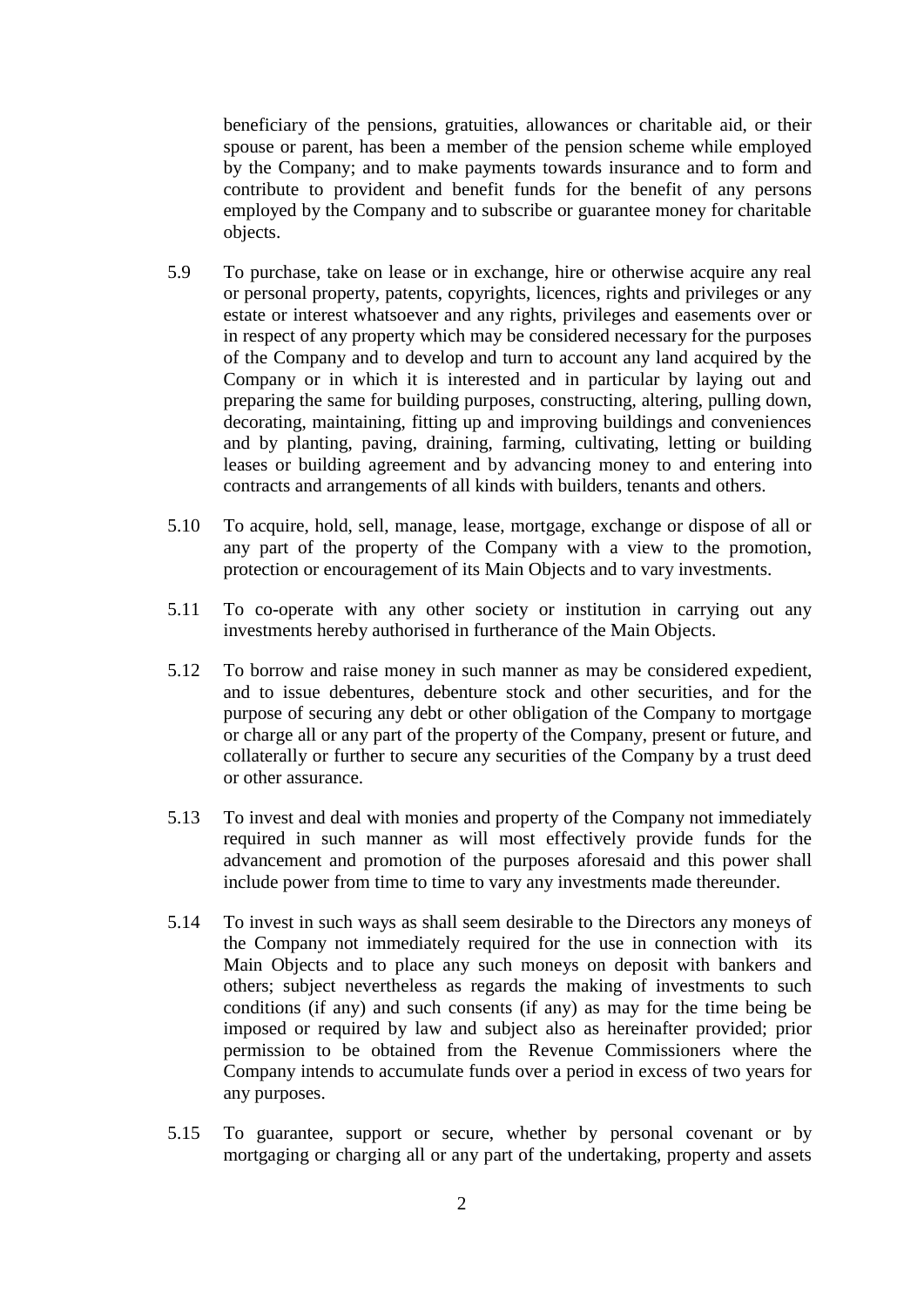(present and future) of the Company, or all such methods, the performance of the obligations of and the repayment or payment of the principal amounts and interest of any person, firm or company or the dividends or interest of any securities, including (without prejudice to the generality of the foregoing) any company which is the Company's holding company or a subsidiary or associated company.

- 5.16 To draw, accept, make, endorse, discount, execute, issue and negotiate bills of exchange, promissory notes, bills of lading, warrants, debentures and other negotiable or transferable instruments.
- 5.17 To insure the property of the Company against any foreseeable risk in its full value and take out other insurance policies to protect the Company when required.
- 5.18 To insure any or all of the Directors against personal liability incurred in respect of any act or omission which is or is alleged to be a breach of trust or breach of duty, provided he or she acted in good faith and in the performance of his or her functions.
- 5.19 To apply for, purchase or otherwise acquire any patents, brevets d'invention, licences, concessions and the like conferring any exclusive or non-exclusive or limited rights to use or any secret or other information as to any invention which may seem capable of being used for any of the purposes of the Company or the acquisition of which may seem calculated directly or indirectly to benefit the Company, and to use, exercise, develop or grant licences in respect of or otherwise turn to account the property, rights or information so acquired.
- 5.20 To adopt such means of making known the products and/or services of the Company as may seem expedient and in particular by advertising in the press, by circulars, by purchase and exhibition of works of art or interest, by publication of books and periodicals and via the internet and by granting prizes, rewards and donations.
- 5.21 To maintain, improve or provide public amenities including recreational facilities, childcare, public health, home, welfare and youth facilities generally.
- 5.22 To enter into any arrangements with any governments or authorities, supreme, municipal, local or otherwise, that may seem conducive to the Main Objects and to obtain from any such government or authority any rights, privileges and concessions which the Company may think it desirable to obtain and to carry out, exercise and comply with any such arrangements, rights, privileges and concessions.
- 5.23 To enter into a partnership or into any arrangement for sharing profits, union of interest, co-operation, joint venture, reciprocal concession or otherwise with any person, company, society, trust or other partnership whose objects are solely charitable, carrying on or engaged in, or are about to carry on or engage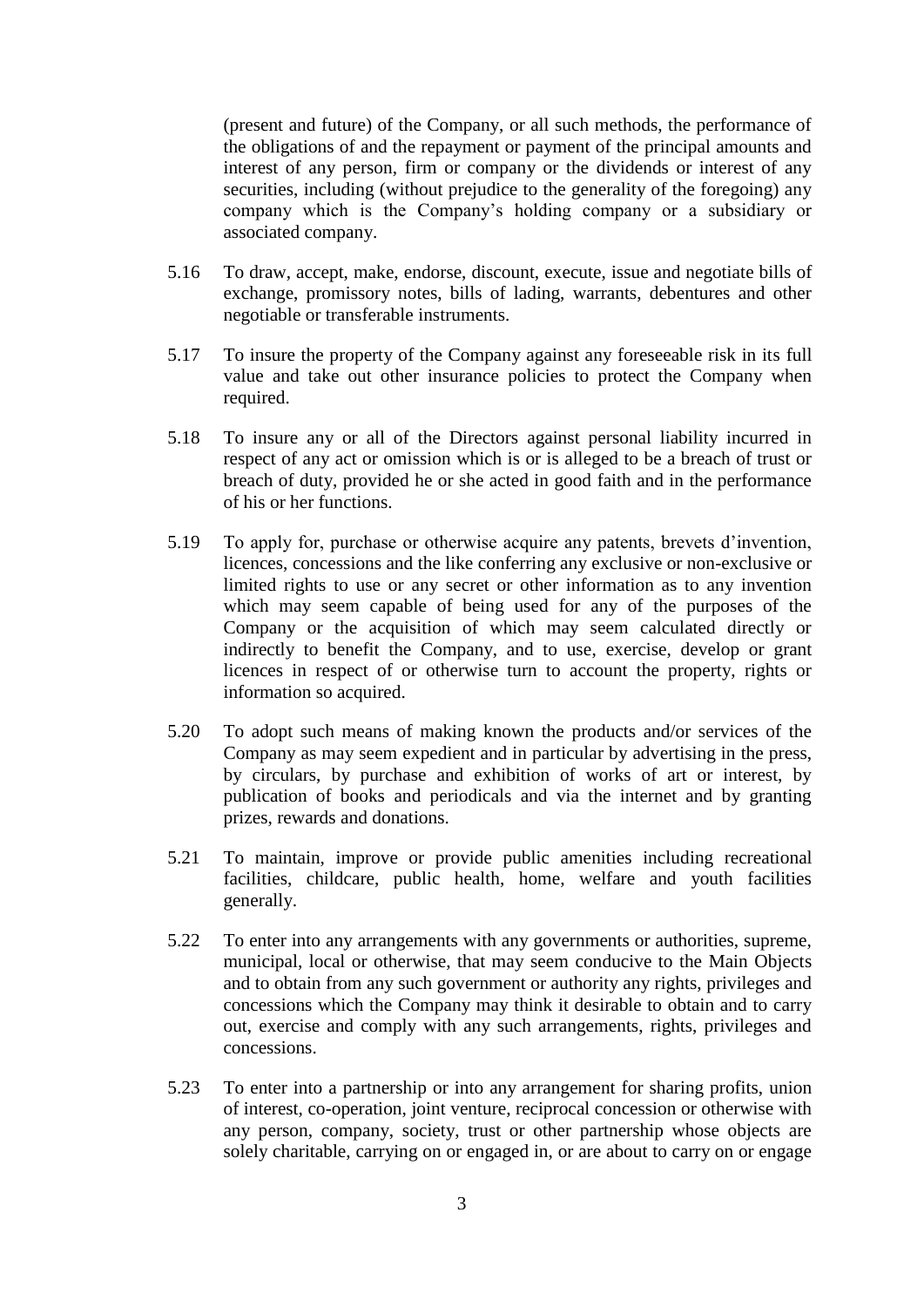in, any business or transaction capable of being conducted so as directly or indirectly to benefit the Company and which prohibits the distribution of income and assets to at least as great a degree as the Company by virtue of Clause 6 hereof and to guarantee the contracts of, otherwise assist any such person, company, society, trust or other partnership, and to take over or otherwise acquire shares, stock, debentures, or debenture stock and securities of any such person, company society, trust or other partnership, and to sell, hold, reissue with or without guarantee or otherwise deal with same.

- 5.24 To procure the registration or incorporation of the Company in or under the laws of any place outside Ireland.
- 5.25 To pay all expenses of and incidental to the incorporation and establishment of the Company.
- 5.26 To carry on alone or in conjunction with others any other trade of business which may in the opinion of the Directors be advantageously carried on by the Company in connection with or as ancillary to any of the above businesses or the general business of the Company in pursuance of the Main Objects.
- 5.27 To found, subsidise, and assist any charitable funds, associations or institutions calculated to promote or assist the Main Objects.
- 5.28 To establish and maintain links with international and national organisations having similar objectives.
- 5.29 To do all such other lawful things as the Company may think incidental and conducive to the foregoing Main Objects.
- 5.30 To do all or any of the things and matters aforesaid in any part of the world and as principals, agents, contractors, trustees or otherwise and by or through trustees, agents or otherwise and either alone or in conjunction with others.

### **PROVIDED THAT**:

- (a) in case the Company shall take or hold any property which may be subject to any trusts, the Company shall only deal with or invest the same in such manner as allowed by law having regard to such trusts;
- (b) nothing hereinbefore contained shall be construed as including in the purposes for which the Company has been established any purposes which are not charitable according to law.

#### 6. **Income and Property**

6.1 The income and property of the Company shall be applied solely towards the promotion of Main Objects as set forth in this Constitution. No portion of the Company's income and property shall be paid or transferred directly or indirectly by way of dividend, bonus or otherwise howsoever by way of profit to members of the Company.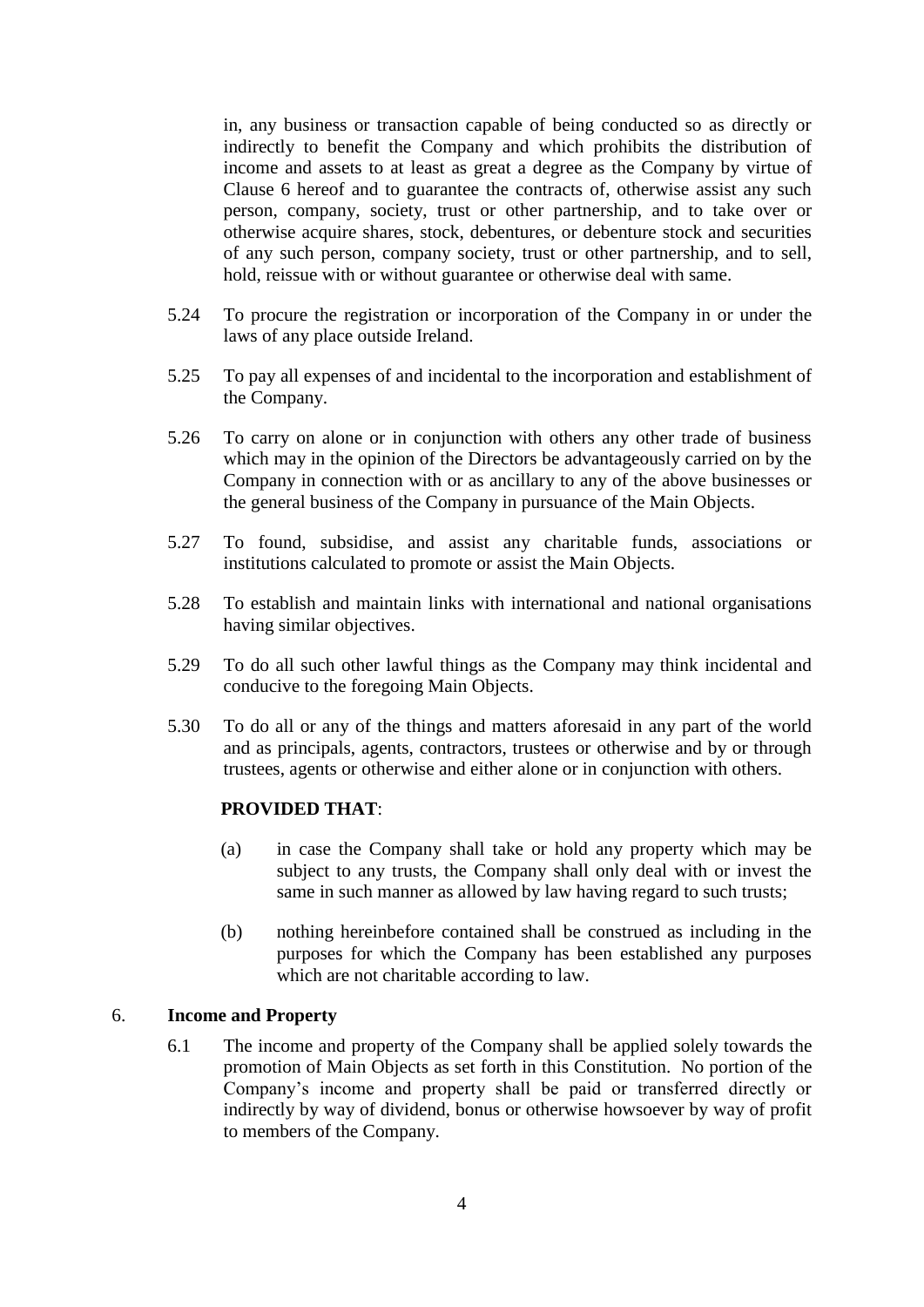- 6.2 No Director shall be appointed to any office of the Company paid by salary or fees, or receive any remuneration or other benefit in money or money's worth from the Company. However, nothing shall prevent any payment in good faith by the Company of:
	- (a) reasonable and proper remuneration to any member or servant of the Company (not being a Director) for any services rendered to the Company;
	- (b) interest at a rate not exceeding 1% above the Euro Interbank Offered Rate (Euribor) per annum on money lent by Directors or other members of the Company to the Company;
	- (c) reasonable and proper rent for premises demised and let by any member of the Company (including any Director) to the Company;
	- (d) reasonable and proper out-of-pocket expenses incurred by any Director in connection with their attendance to any matter affecting the Company;
	- (e) fees, remuneration or other benefit in money or money's worth to any company of which a Director may be a member holding not more than one hundredth part of the issued capital of such company.
	- (f) Nothing shall prevent any payment by the Company to a person pursuant to an agreement entered into in compliance with section 89 of the Charities Act, 2009 (as for the time being amended, extended or replaced).

## 7. **Additions, alterations or amendments**

The Company must ensure that the Charities Regulator has a copy of its most recent Constitution. If it is proposed to make an amendment to the Constitution of the Company which requires the prior approval of the Charities Regulator, advance notice in writing of the proposed changes must be given to the Charities Regulator for approval, and the amendment shall not take effect until such approval is received.

# 8. **Winding Up**

If upon the winding up or dissolution of the Company there remains, after satisfaction of all debts and liabilities, any property whatsoever, it shall not be paid to or distributed among the members of the Company. Instead, such property shall be given or transferred to some other charitable institution or institutions having main objects similar to the main objects of the Company. The institution or institutions to which the property is to be given or transferred shall prohibit the distribution of their income and property among their members to an extent at least as great as is imposed on the Company under or by virtue of Clause 6 hereof. Members of the Company shall select the relevant institution or institutions at or before the time of dissolution, and if and so far as effect cannot be given to such provisions, then the property shall be given or transferred to some charitable object with the agreement of the Charities Regulator.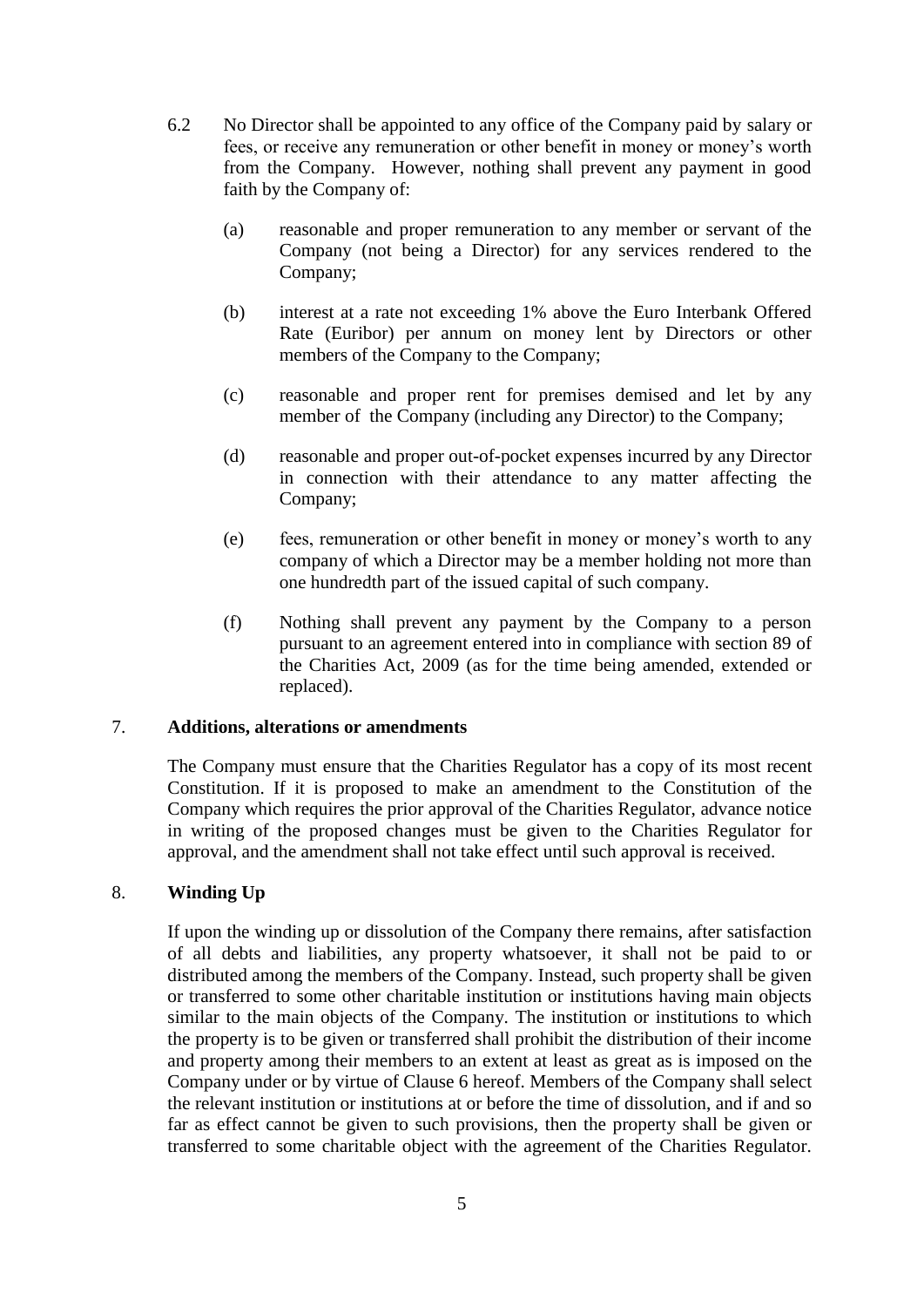Final accounts will be prepared and submitted that will include a section that identifies and values any assets transferred along with the details of the recipients and the terms of the transfer.

### 9. **Limited Liability**

The liability of the members is limited.

### 10. **Undertaking to Contribute**

Every member of the Company undertakes to contribute to the assets of the Company, if the Company is wound up while he or she is a member or is wound up within one year after the date on which he or she ceases to be a member, for

- (a) payment of the debts and liabilities of the Company contracted before he or she ceases to be a member, and the costs, charges and expenses of winding up; and
- (b) the adjustment of the rights of the contributories among themselves,

such amount as may be required, not exceeding  $\epsilon$ 1.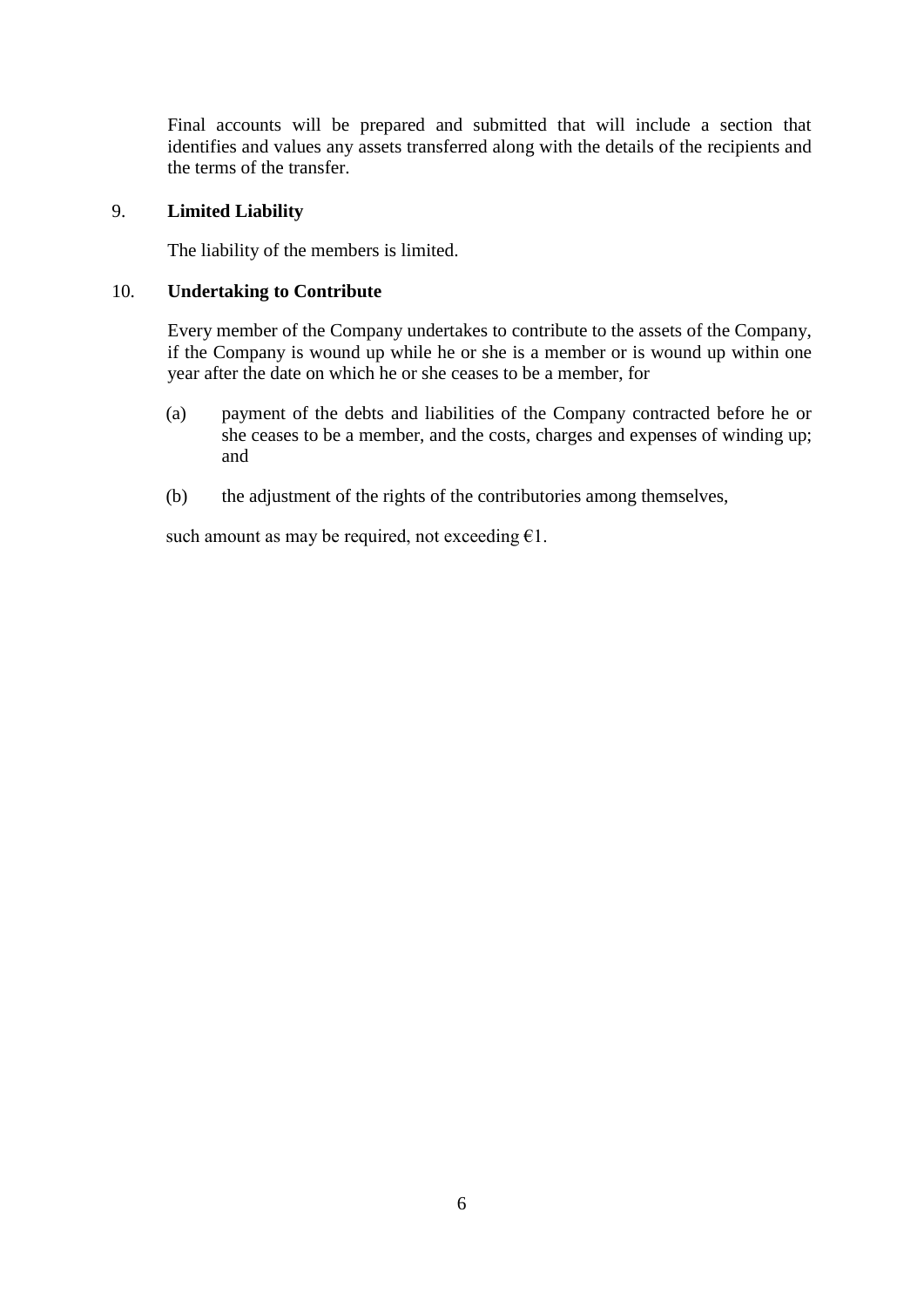#### **ARTICLES OF ASSOCIATION**

## **PRELIMINARY**

1. In these Articles, unless there is something in the subject or context inconsistent herewith:

"**Act**" means the Companies Act, 2014.

"**Bye-Laws**" means the bye-laws of the Company which may be amended from time to time.

"**Company**" or "**College**" means the above named Company.

"**CPD Officer**" means the CPD officer of the College from time to time appointed in accordance with Article 79.

"**Directors**" means the members for the time being of the board of directors of the Company and "Director" shall be construed accordingly.

"**Expert Member**" means a Medical Physics Expert Member registered in accordance with the Bye-Laws.

"**Expert Fellow**" means a Medical Physics Expert Fellow registered in accordance with the Bye-Laws.

"**Honorary Member**" means any person who the Directors from time to time appoint as honorary members of the College.

"**Honorary Secretary & Register**" means the honorary secretary & register of the College from time to time appointed in accordance with Article 79.

"**Interested Parties**" means Members, Members of the College, Honorary Members and Patrons.

"**Members**" of the Company shall be (i) the subscribers to the Memorandum of Association and (ii) such other persons as the Directors shall from time to time admit to membership and as shall sign a written consent to become a member.

"**Members of the College**" have the meaning given in Article 3.

"**Patron**" means those persons or organisations who have contributed financially to the College and who the Directors wish to recognise as patrons of the College.

"**Pre-Registration Member**" means a Pre-Registration Medical Physicist registered in accordance with the Bye-Laws.

"**President**" mean the president of the Company from time to time appointed in accordance with Article 79.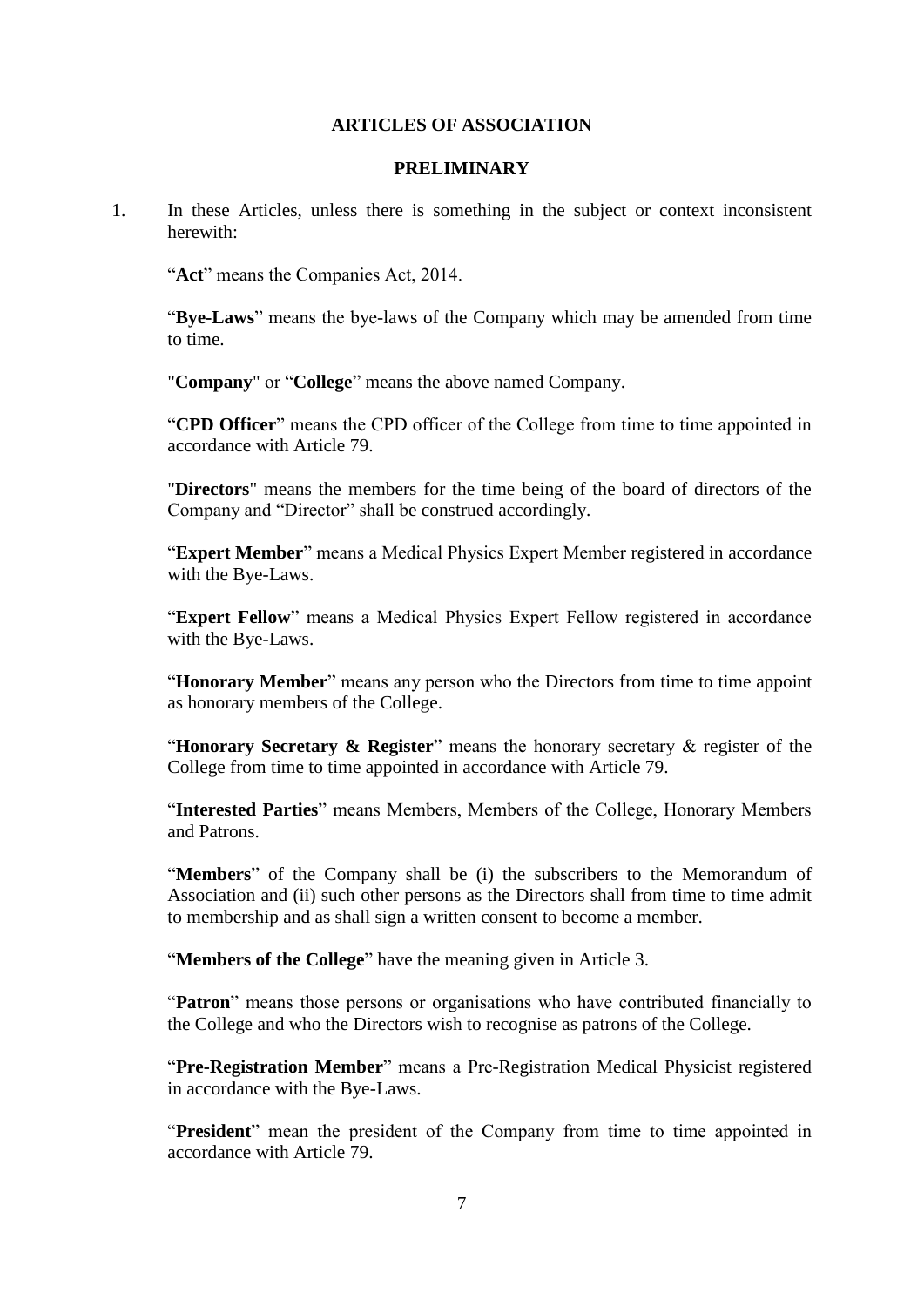"**Register**" the register of members of the College.

"**Secretary**" means any person appointed to perform the duties of the Secretary of the Company.

"**Seal**" means the Common Seal of the Company.

"**Treasurer**" means the treasurer of the College from time to time appointed in accordance with Article 79.

"**Vice-President**" means the vice-president of the College from time to time appointed in accordance with Article 79.

"**Voting Member**" means the Members, the Expert Members and the Expert Fellows. Expressions referring to writing shall, unless the contrary intention appears, be construed as including reference to printing, lithography, photography and any other modes of representing or reproducing words in visible form.

# **MEMBERS**

- 2. The number of members of the Company is taken to be unlimited but shall be not less than 4.
- 3. The following are the three categories of admission to the College and the membership categories are based on the European Guidelines on Medical Physics Expert Radiation Protection 174 (2014):
	- i. Pre-Registration Medical Physicist ("**Pre-Registration Member**");
	- ii. Medical Physics Expert Member ("**Expert Member**"); and
	- iii. Medical Physics Expert Fellow ("**Expert Fellow**").

(together referred to as "**Members of the College**")

- 4. Eligibility requirements for Members of the College are set out in the Bye-Laws.
- 5. Expert Members and Expert Fellows in good standing upon the transition of BSS 2013/59/Euraton will be admitted to the Register of Medical Physics Experts.
- 6. Every Member and Member of the College shall be held to have agreed to be bound by the provisions of the Memorandum of Association, the Articles of Association and the Bye-Laws and shall be bound by the best of his or her ability to further the objects and interests of the College.
- 7. Rights of classification of Interested Parties:
	- 7.1 The Members in good standing shall be entitled to receive notice of all general meetings of the Company, to attend, speak and vote on any resolutions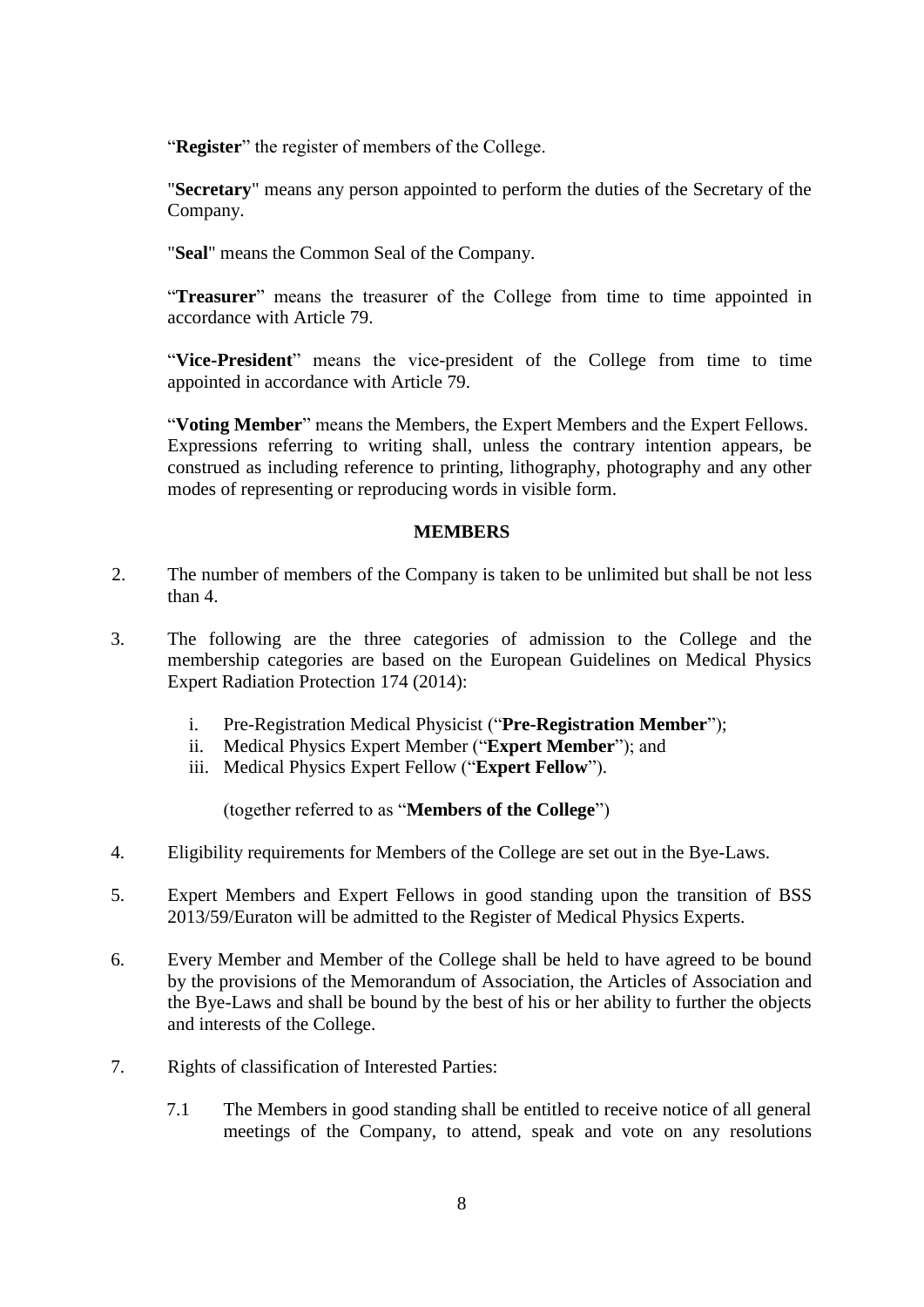proposed thereat. Each Member shall be entitled to one vote at general meetings.

- 7.2 Expert Members and Expert Fellows in good standing shall be entitled to receive notice of all general meetings of the Company, to attend, speak and vote on any resolutions proposed thereat. Each Expert Member and Expert Fellow shall be entitled to one vote at general meetings.
- 7.3 Pre-Registration Members in good standing shall be entitled to receive notice of all general meetings of the Company, to attend and speak but not to vote on any resolution proposed thereat.
- 7.4 Honorary Members and Patrons may be invited to attend general meetings of the Company at the discretion of the Directors. For the avoidance of doubt, Honorary Members and Patrons shall not be entitled to speak and vote on any resolutions proposed thereat.
- 8. Registration Fees: Each Member of the College shall pay to the College an annual subscription fee which shall be due on 1 January in each year. Registration Fees shall be determined by the Directors in accordance with the Bye-Laws and approved at an annual general meeting.
- 9. Qualifications required for the respective classes of Members of the College, application procedures for such membership and application fees, reductions and exemptions from annual registration fees shall be set forth in the Bye-Laws.
- 10. Membership of the Company is not transferable and shall cease:
	- a. on the death or bankruptcy of the Interested Party;
	- b. if the Interested Party resigns by serving notice in writing to the Directors of the Company at its registered office;
	- c. if the Member of the College defaults in paying the annual registration fee for a period of two years;
	- d. if the Member of the College fails to submit evidence of Continuous Professional Development for two consecutive years or does not meet the requirement for adequate Continuous Professional Development over a period of five continuous years.
	- e. if that Member of the College ceases to be on the Register; or
	- f. upon forfeiture for any reason of the status or qualification by virtue of which such Member of the College qualified for membership.

Unless the Directors otherwise determines, any Interested Party whose membership ceases in accordance with this Article may only be re-elected as a member once they have re-applied through the procedures set out in the Bye-Laws and has paid all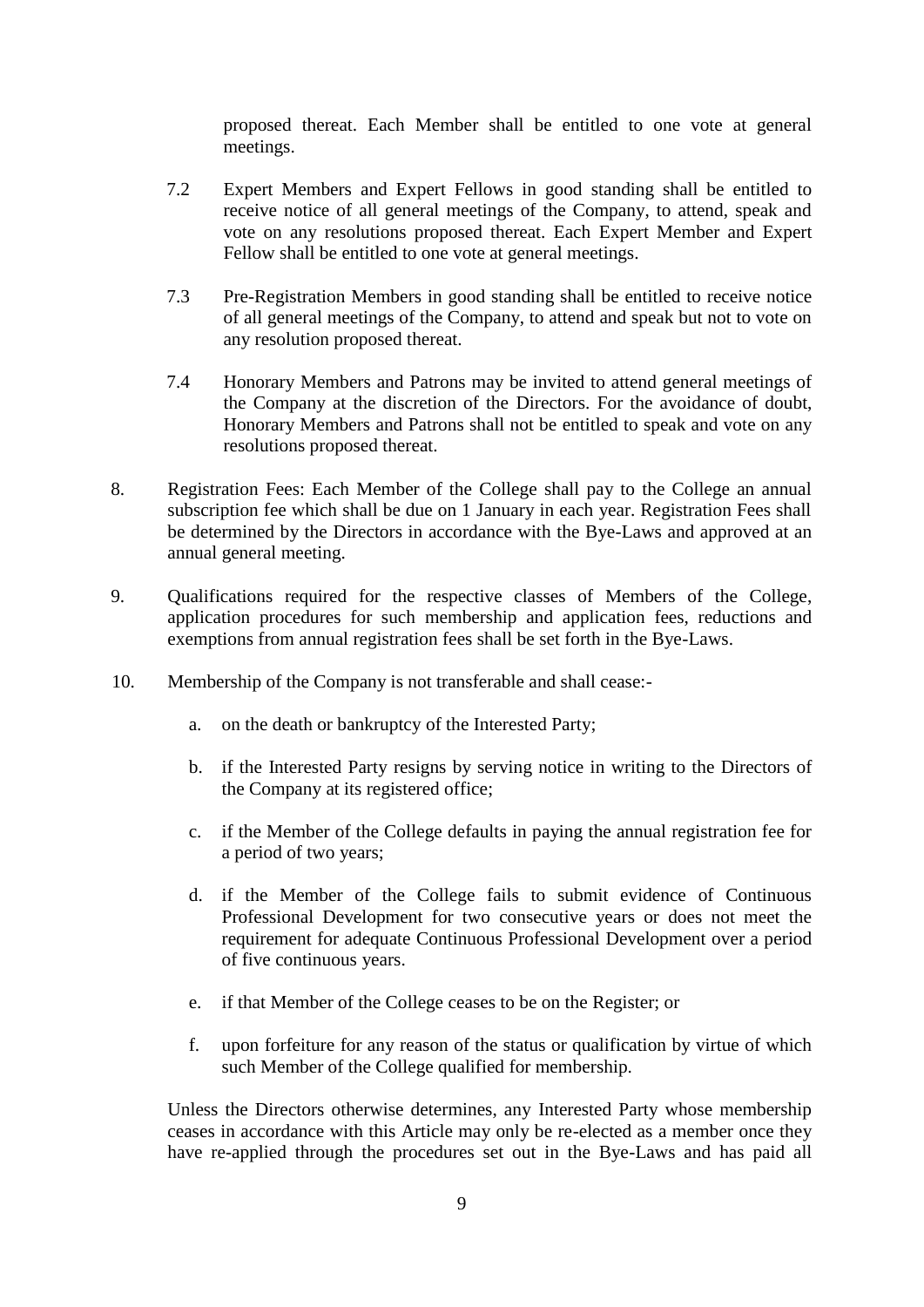outstanding registration fees (if any) that may still be outstanding from their previous period of membership.

### **GENERAL MEETINGS**

- 11. The Company shall hold a general meeting in every calendar year as its annual general meeting at such time and place as may be determined by the Directors and shall specify the meeting as such in the notices calling it provided that every annual general meeting except the first shall be held not more than fifteen months after the holding of the last preceding annual general meeting and that so long as the Company holds its first annual general meeting within eighteen months of the date of incorporation, it need not hold it in the year of its incorporation.
- 12. All general meetings other than annual general meetings shall be known as extraordinary general meetings.
- 13. Directors may, whenever they think fit, convene an extraordinary general meeting.
- 14. If, at any time, there are not sufficient directors capable of acting to form a quorum, any Director of the Company or any Voting Member of it may convene an extraordinary general meeting in the same manner as nearly as possible as that in which meetings may be convened by the Directors.
- 15. The Directors of the Company shall, on the requisition of one or more Voting Members holding, or together holding, at the date of the deposit of the requisition, not less than 30% of the total voting rights of all the Voting Members having, at the date of the deposit, the right to vote at general meetings of the Company, forthwith proceed duly to convene an extraordinary general meeting of the Company.
- 16. The requisition shall state the objects of the meeting and shall be signed by the requisitionists and deposited at the registered office of the Company and may consist of several documents in like form each signed by one or more requisitionists.
- 17. If the Directors do not within 21 days after the date of the deposit of the requisition proceed duly to convene a meeting to be held within 2 months after that date (the "**requisition date**"), the requisitionists, or any of them representing more than 50% of the total voting rights of all of them, may themselves convene a meeting but any meeting so convened shall not be held after the expiration of 3 months after the requisition date.
- 18. Any reasonable expenses incurred by the requisitionists by reason of the failure of directors duly to convene a meeting shall be repaid to the requisitionists by the company and any sum so repaid shall be retained by the company out of any sums due or to become due from the Company by way of fees or other remuneration in respect of their services to such of the Directors as were in default.
- 19. For the purposes of Articles 16 to 18, the Directors shall, in the case of a meeting at which a resolution is to be proposed as a special resolution, be deemed not to have duly convened a meeting if they do not give such notice of it as is required by Section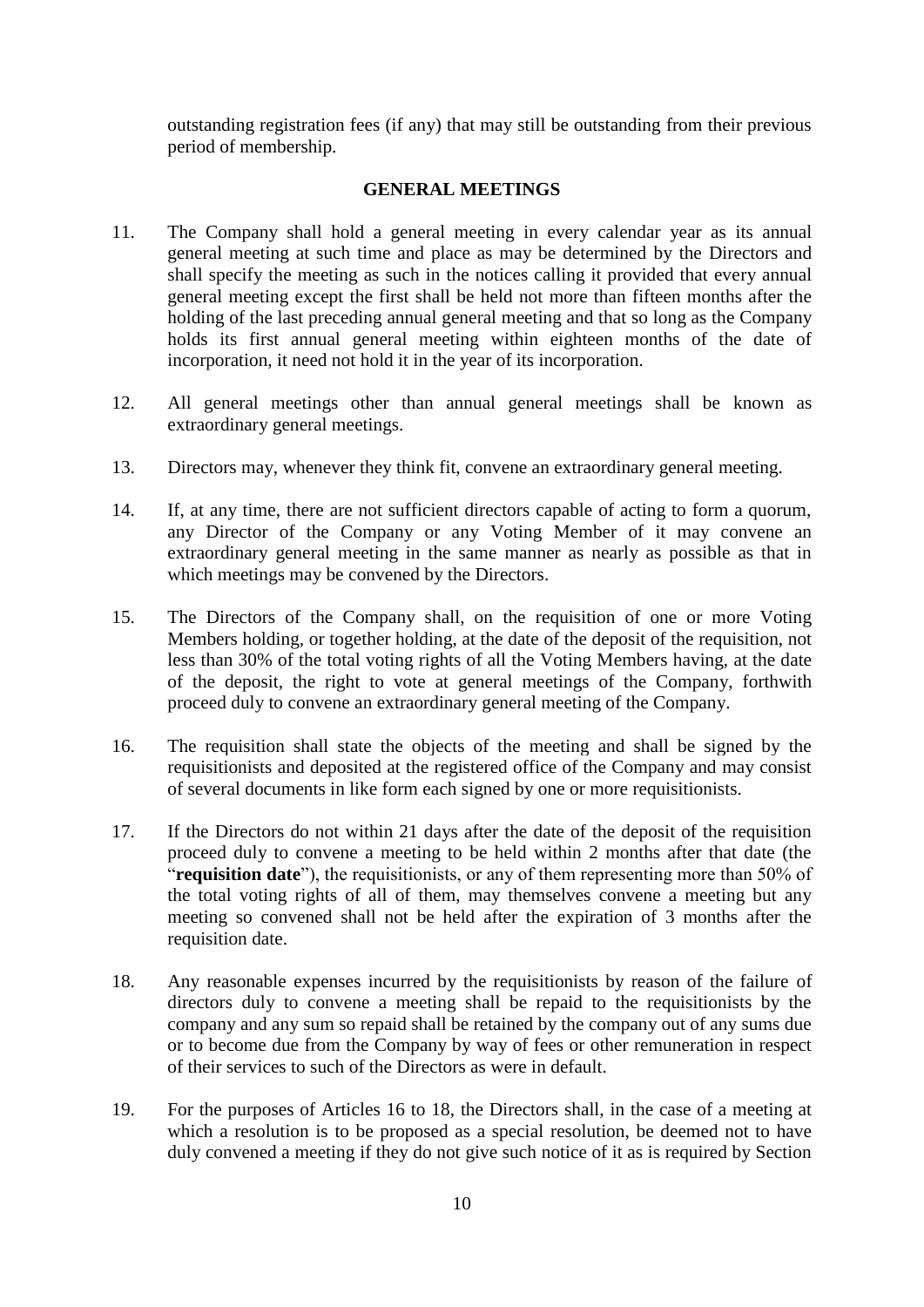181 of the Act.

- 20. A meeting convened under Articles 16 or 18 shall be convened in the same manner as nearly as possible as that in which meetings are to be convened by directors.
- 21. The chairperson of the board of directors shall preside as chairperson at every general meeting of the Company, or if there is no such chairperson, or if he or she is not present within 15 minutes after the time appointed for the holding of the meeting or is unwilling to act, the directors present shall elect one of their number to be chairperson of the meeting.
- 22. If at any meeting no director is willing to act as chairperson or if no director is present within 15 minutes after the time appointed for holding the meeting, the Voting Members present shall choose one of their number to be chairperson of the meeting.
- 23. The chairperson may, with the consent of any meeting at which a quorum is present and shall if so directed by the meeting, adjourn the meeting from time to time and from place to place. However, no business shall be transacted at any adjourned meeting other than the business left unfinished at the meeting from which the adjournment took place. When a meeting is adjourned for 30 days or more, notice of the adjourned meeting shall be given as in the case of an original meeting but, subject to that, it shall not be necessary to give any notice of an adjournment or of the business to be transacted at an adjourned meeting.
- 24. Unless a poll is demanded in accordance with Article 44, at any general meeting:
	- (a) a resolution put to the vote of the meeting shall be decided on a show of hands; and
	- (b) a declaration by the chairperson that a resolution has, on a show of hands, been carried or carried unanimously, or by a particular majority, or lost, and an entry to that effect in the book containing the minutes of the proceedings of the Company shall be conclusive evidence of the fact without proof of the number or proportion of the votes recorded in favour of or against such resolution.
- 25. Where there is an equality of votes, whether on a show of hands or on a poll, the chairperson of the meeting at which the show of hands takes place or at which the poll is demanded, shall be entitled to a second or casting vote.
- 26. Subject to section 193 of the Act (as modified by section 1208 of the Act) a resolution in writing signed by all the Voting Members of the Company for the time being entitled to attend and vote on such resolution at a general meeting (or being bodies corporate by their duly appointed representatives) shall be as valid and effective for all purposes as if the resolution had been passed at a general meeting of the Company duly convened and held and if described as a special resolution shall be deemed to be a special resolution within the meaning of the Act. Any such resolution in writing may consist of several documents in like form each signed by one or more Voting Members. It shall be deemed to have been passed at a meeting held on the date on which it was signed by the last Voting Member to sign, and, where the resolution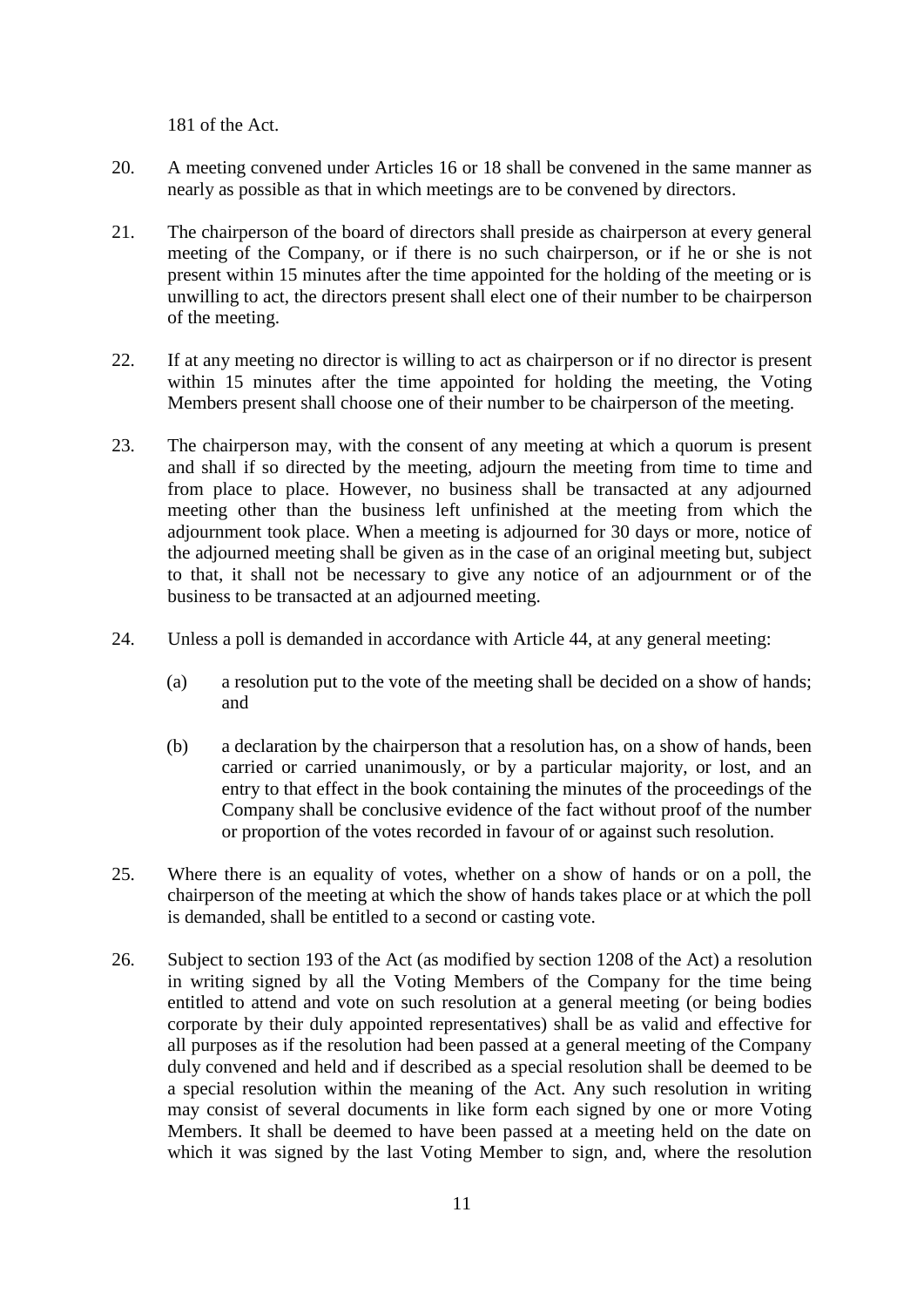states a date as being the date of his or her signature thereof by any Voting Member, this statement shall be prima facie evidence that it was signed by him or her on that date.

## **NOTICE OF GENERAL MEETINGS**

- 27. A meeting of the Company, other than an adjourned meeting, shall be called:
	- (a) in the case of the annual general meeting or an extraordinary general meeting for the passing of a special resolution, by not less than 21 days' notice;
	- (b) in the case of any other extraordinary general meeting, by not less than 7 days' notice.
- 28. A meeting of the Company shall, notwithstanding that it is called by shorter notice than that specified in Article 27, be deemed to have been duly called if it is so agreed by:
	- (a) all the Voting Members; and
	- (b) unless no statutory auditors of the Company stand appointed in consequence of the Company availing itself of the audit exemption, the statutory auditors of the Company.
- 29. Where notice of a meeting is given by posting it by ordinary prepaid post to the registered address of an Interested Party, then, for the purposes of any issue as to whether the correct period of notice for that meeting has been given, the giving of the notice shall be deemed to have been effected on the expiration of 24 hours following posting.
- 30. In determining whether the correct period of notice has been given by a notice of a meeting, neither the day on which the notice is served nor the day of the meeting for which it is given shall be counted.
- 31. The notice of a meeting shall specify:
	- (a) the place, date and time of the meeting;
	- (b) the general nature of the business to be transacted at the meeting;
	- (c) in the case of a proposed special resolution, the text or substance of that proposed special resolution; and
	- (d) with reasonable prominence a statement that:
		- (i) a Voting Member is entitled to appoint a proxy using the form set out in Section 184 of the Act or, where that is allowed, one or more proxies, to attend, speak and vote instead of him or her;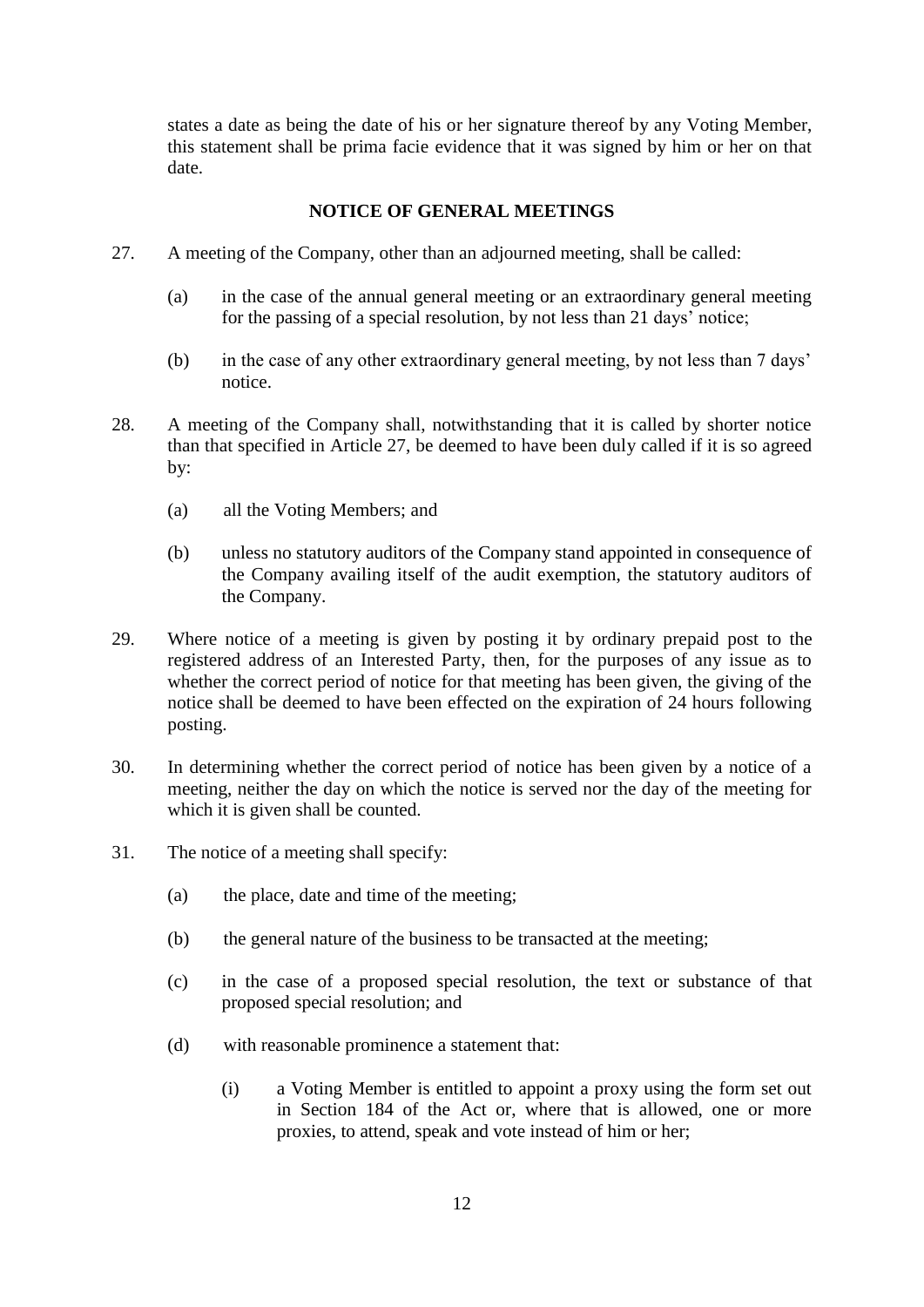- (ii) a proxy need not be an Interested Party;
- (iii) the time by which the proxy must be received at the Company's registered office or some other place within the State as is specified in the statement for that purpose.
- 32. The accidental omission to give notice of a meeting to, or the non-receipt of notice of a meeting by, any person entitled to receive notice shall not invalidate the proceedings at the meeting.

### **VOTES OF MEMBERS**

- 33. Where a matter is being decided (whether on a show of hands or on a poll), every Voting Member present in person and every proxy shall have one vote, but so that no individual member shall have more than one vote.
- 34. No objection shall be raised to the qualification of any voter except at the meeting or adjourned meeting at which the vote objected to is given or tendered, and every vote not disallowed at such meeting shall be valid for all purposes. Any such objection made in due time shall be referred to the chairperson of the meeting, whose decision shall be final and conclusive.
- 35. Votes may be given either personally or by proxy. Where there is an equality of votes, whether on a show of hands or on a poll, the chairperson of the meeting at which the show of hands takes place or at which the poll is demanded, shall be entitled to a second or casting vote.

#### **PROXIES**

- 36. A Voting Member of the Company shall be entitled to appoint another person (whether a member or not) as his or her proxy to attend and vote instead of him or her. A proxy so appointed shall have the same right as the member to speak at the meeting and to vote on a show of hands and on a poll.
- 37. The instrument appointing a proxy (the "**Instrument of Proxy**") shall be in writing
	- (a) under the hand of the appointer or of his or her attorney duly authorised in writing; or
	- (b) if the appointer is a body corporate, either under seal of the body corporate or under the hand of an officer or attorney of it duly authorised in writing.
- 38. The Instrument of Proxy and the power of attorney or other authority, if any, under which it is signed or a notarially certified copy of that power or authority, shall be deposited at the registered office of the Company or at such other place within the State as is specified for that purpose in the notice convening the meeting, and shall be deposited not later than the following time:-
	- (a) 48 hours before the time for holding the meeting or adjourned meeting at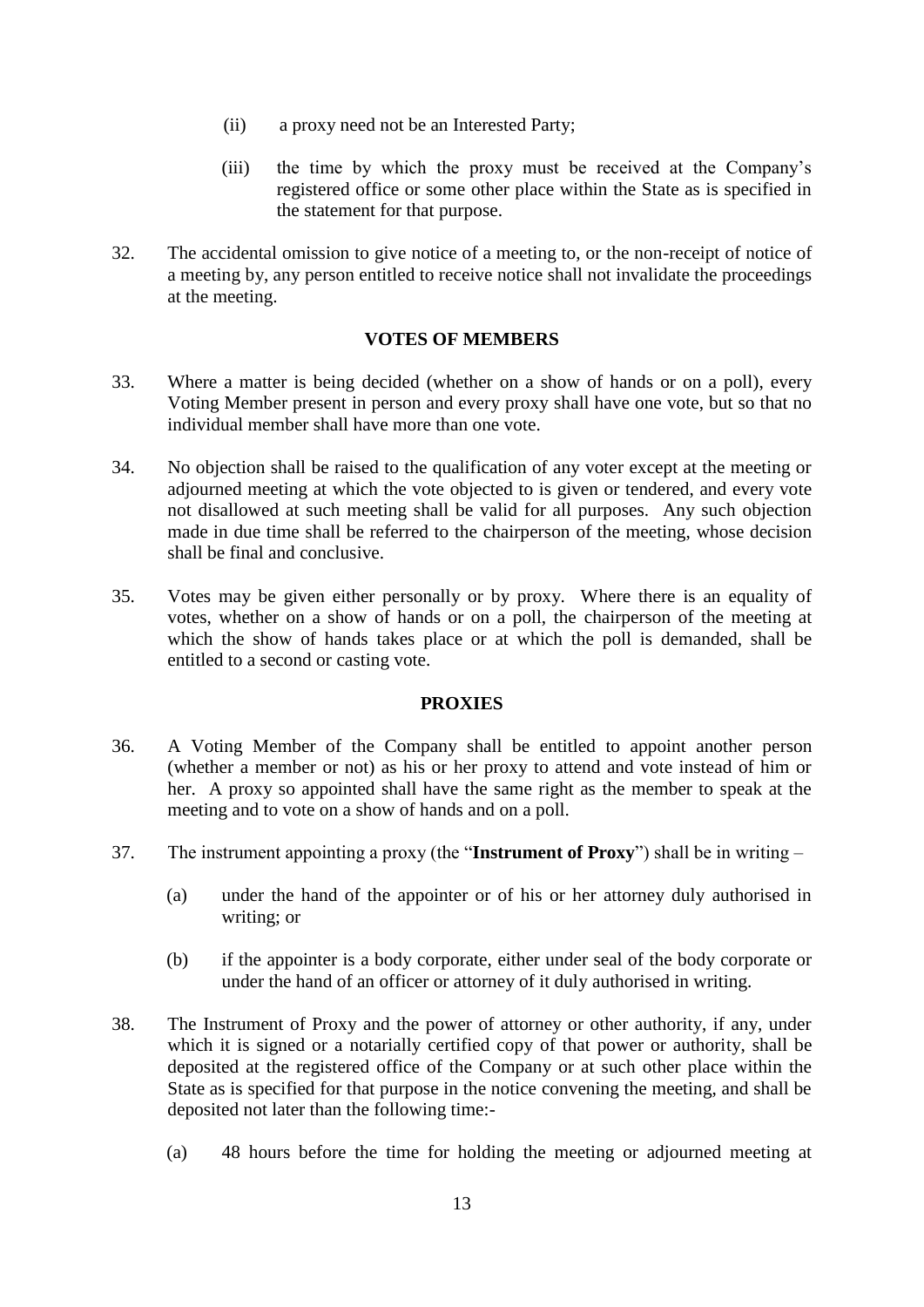which the person named in the instrument proposes to vote; or

- (b) in the case of a poll, 48 hours before the time appointed for the taking of the poll.
- 39. The depositing of the Instrument of Proxy may, rather than its being effected by sending or delivering the instrument, be effected by communicating the instrument to the Company by electronic means (as defined in section 2 of the Act) and this Article likewise applies to the depositing of anything else referred to in the preceding Article.
- 40. An instrument appointing a proxy shall be in the following form or a form as near to it as circumstances permit –

Irish College of Physicists in Medicine CLG (the "**Company**")

[*Name of Voting Member*] (the "**Member**") of [*Address of Member*] being a member of the Company hereby appoint/s [*name and address of proxy*] or failing him or her [*name and address of alternative proxy*] as the proxy of the Member to attend, speak and vote for the Member on behalf of the Member at the (annual or extraordinary, as the case may be) general meeting of the Company to be held on the [*date of meeting*] and at any adjournment of the meeting.

The proxy is to vote as follows:-

Voting instructions to proxy

| Number or      | In Favour | Abstain | Against |
|----------------|-----------|---------|---------|
| description    |           |         |         |
| of resolution: |           |         |         |
|                |           |         |         |
|                |           |         |         |
|                |           |         |         |

(Choice to be marked with an "X")

Unless otherwise instructed, the proxy will vote as he or she thinks fit.

Signature of Member………………………………..

Dated [date] …………………………………….

## **VOTING ON A POLL**

- 41. At a meeting, a poll may be demanded in relation to a matter (whether before or on the declaration of the result of the show of hands in relation to it).
- 42. A demand for a poll may be made by: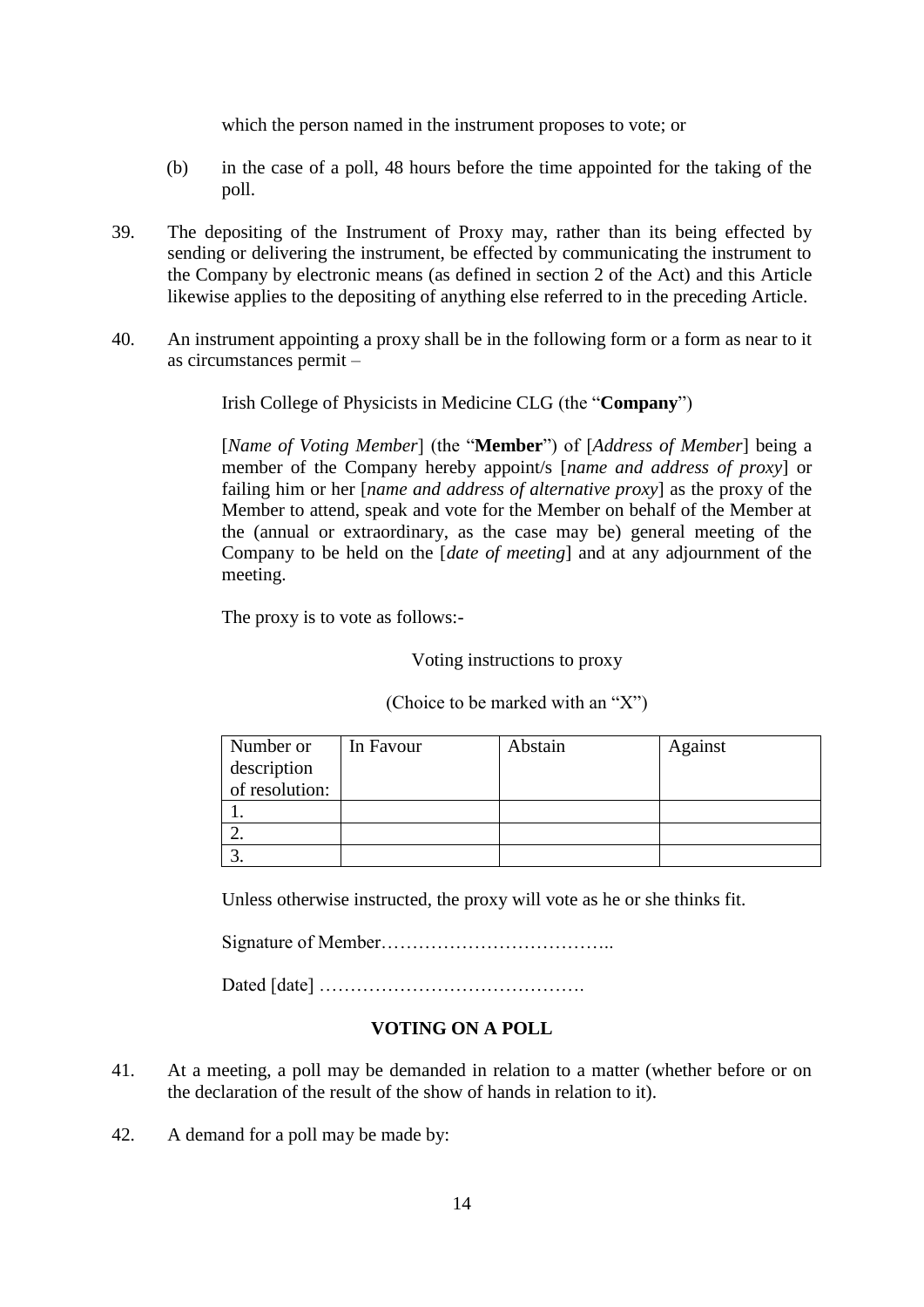- (a) the chairperson of the meeting;
- (b) at least three Voting Members present in person or by proxy;
- (c) any Voting Member or Voting Members present in person or by proxy and representing not less than 10% of the total voting rights of all the members of the Company concerned having the right to vote at the meeting.
- 43. A demand for such a poll may be withdrawn by the person or persons who have made the demand. Subject to Article 45, if a poll is demanded it shall be taken in such manner as the chairperson of the meeting directs, and the result of the poll shall be deemed to be the resolution, in relation to the matter concerned, of the meeting at which the poll was demanded.
- 44. A poll demanded with regard to the election of a chairperson or on a question of adjournment shall be taken forthwith.
- 45. A poll demanded on any other question shall be taken at such time as the chairperson of the meeting directs, and any business other than that on which a poll is demanded may be proceeded with pending the taking of the poll.
- 46. The instrument appointing a proxy to vote at a meeting of the Company shall be deemed also to confer authority to demand or join in demanding a poll, and for the purposes of Articles 43 and 44, a demand by a person as proxy for a Voting Member shall be the same as a demand by the Voting Member.
- 47. On a poll taken at a meeting of the Company or a meeting of any class of Voting Members of the Company, a Voting Member, whether present in person or by proxy, entitled to more than one vote need not, if he or she votes:-
	- (a) use all his or her votes; or
	- (b) cast all the votes he or she uses in the same way.

# **DIRECTORS**

- 48. The number of the Directors shall be not less than five (5) and unless and until determined by the Company in general meeting, not more than twelve (12). The first Directors shall be the persons named in the statement delivered to the Registrar of Companies pursuant to Section 22 of the Act.
- 49. The board of Directors shall be comprised of at least five (5) Expert Members or Expert Fellows of the College elected from the membership. The Members may also appoint any of the following to the board of Directors:
	- i. an Academic Physicist nominated by the Irish Branch of the Institute of Physics (UK)
	- ii. a nominee of the European Federation of Organisations for Medical Physics
	- iii. a nominee of a Patient Representative Body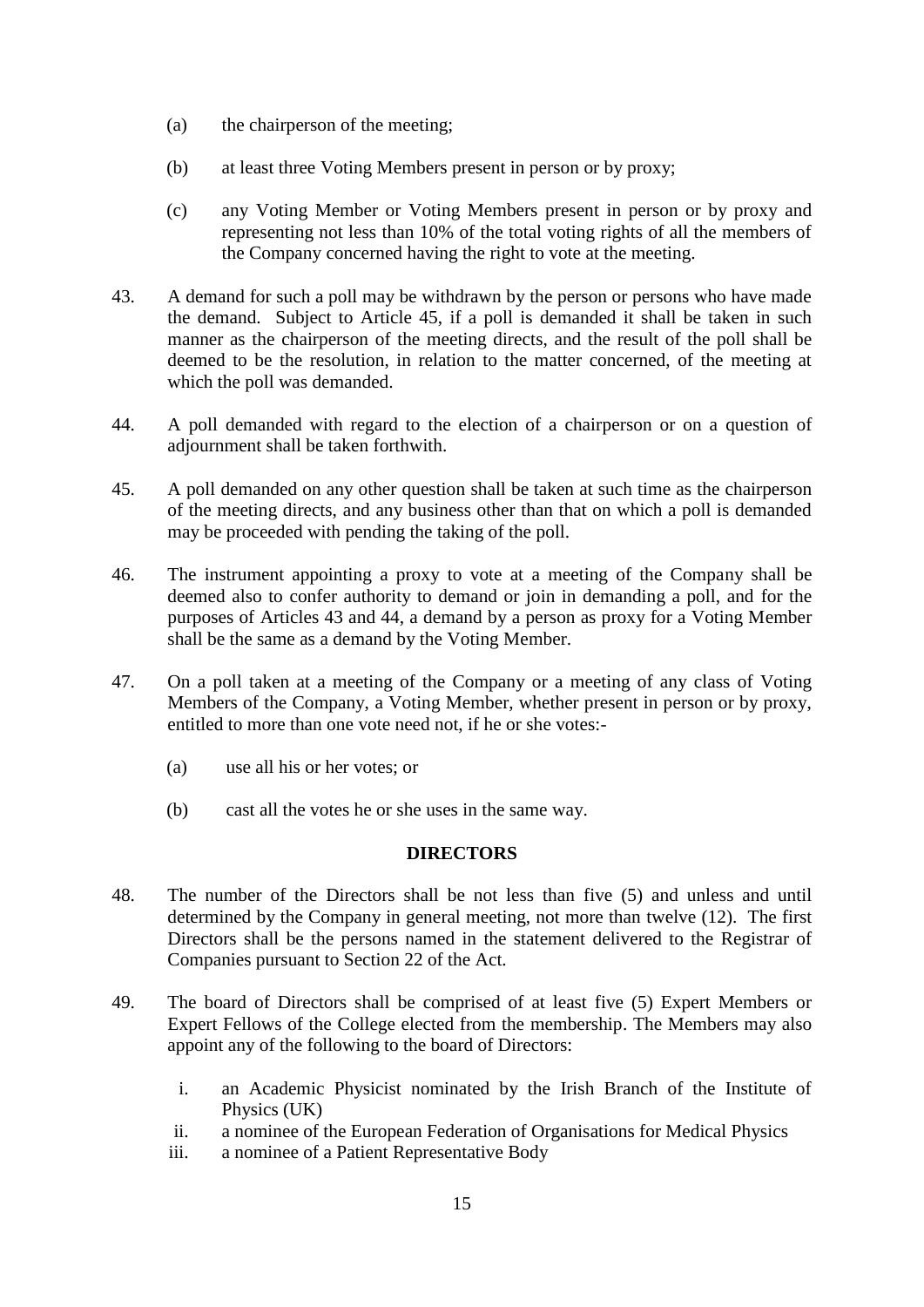- iv. a nominee of the Irish Association of Physicists in Medicine
- 50. The Directors may invite such persons as it deems fit to attend and participate in board meetings **PROVIDED HOWEVER THAT** such invitees shall not be entitled to vote on any matters thereat and shall leave any such meeting at the request of the Chairman where he deems, in his absolute discretion, that any matter for discussion is of sufficient importance as to request that some or all invitees be excused either permanently or temporarily.
- 51. No remuneration shall be payable under any circumstances to any of the Directors in respect of his services as Director, or on any Committee of the Directors to which the Directors may delegate powers under Article 73. The Directors may be paid all travelling, hotel and other expenses properly incurred by them in attending and returning from meetings of the Directors or any committee of the Directors or general meetings of the Company or otherwise in connection with the business of the Company.
- 52. The business of the Company shall be managed by the Directors, who may pay all expenses incurred in promoting and registering the Company, and may exercise all such powers of the Company as are not, by the Act or by these Articles required to be exercised by the Company in general meeting, subject nevertheless to the provisions of the Act and of these Articles and to such directions, not being inconsistent with the aforesaid provisions, as the Company in general meeting may (by special resolution) give. No such direction given by the Company in general meeting shall invalidate any prior act of the Directors which would have been valid if that direction had not been given.
- 53. Without prejudice to Section 40 of the Act, the Directors may delegate any of their powers to such person or persons as they think fit, including committees; any such committee shall, in the exercise of the powers so delegated, conform to any regulations that may be imposed on it by the Directors.
- 54. All cheques, promissory notes, drafts, bills of exchange and other negotiable instruments, and all receipts for moneys paid to the Company shall be signed, drawn, accepted, endorsed or otherwise executed as the case may be, by such person or persons and in such manner as the Directors shall from time to time by resolution determine.
- 55. The Company shall cause minutes to be entered in books kept for the purpose:-
	- (a) of all appointments of officers made by the Directors;
	- (b) of the names of the Directors present at each meeting of the Directors and of any committee of the Directors;
	- (c) of all resolutions and proceedings at all meetings of the Company and, of the Directors and of committees of the Directors.

## **POWERS OF ATTORNEY**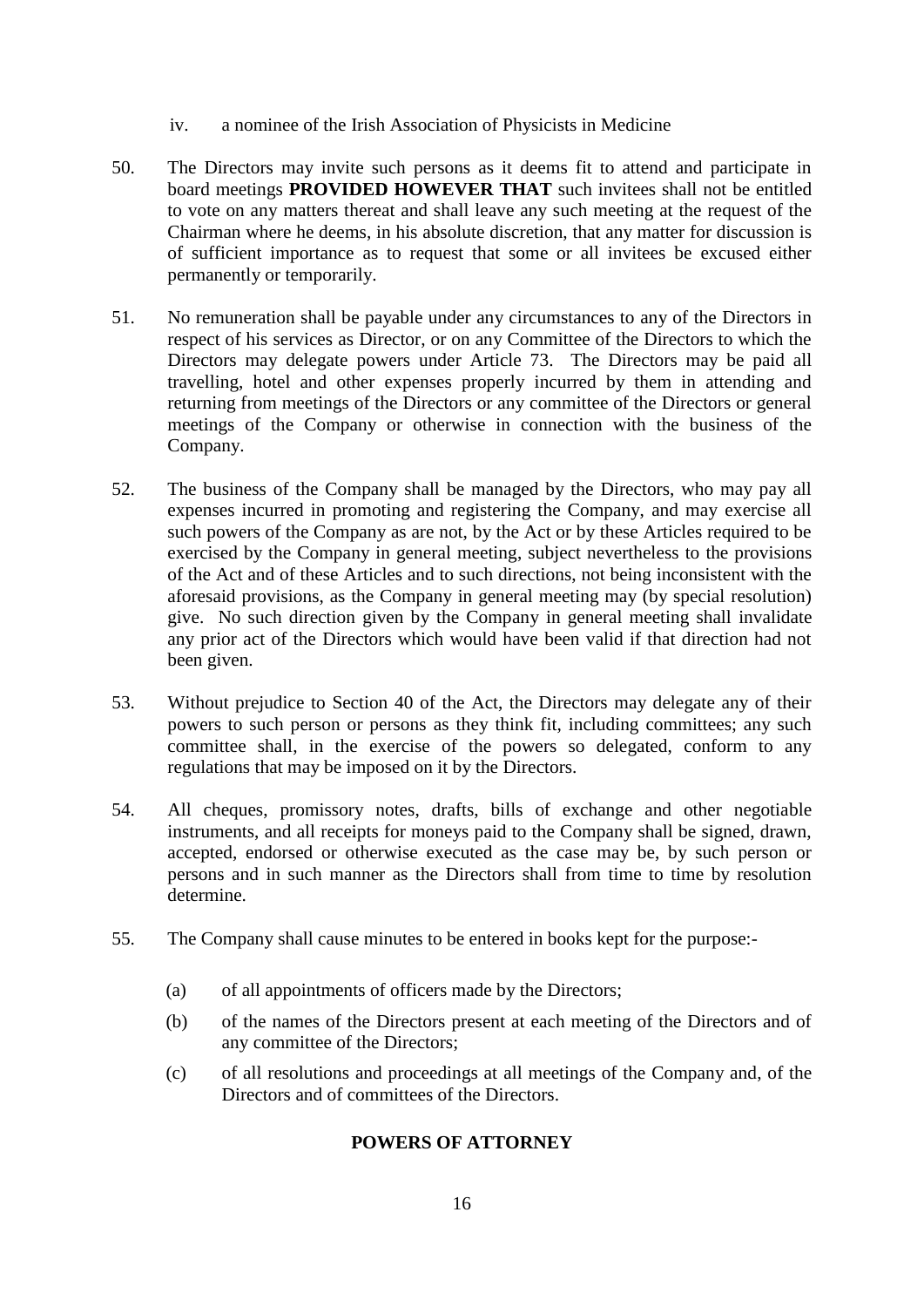56. The Company may empower any person, either generally or in respect of any specified matters, as its attorney, to execute deeds or do any other matter on its behalf in any place whether inside or outside the State. A deed signed by such attorney on behalf of the Company shall bind the Company and have the same effect as if it were under its common seal.

## **DISQUALIFICATION OF DIRECTORS**

57. In addition to the circumstances set out in section 148(2) of the Act, the office of Director shall be vacated if a Director ceases to be qualified for the position.

#### **ROTATION OF DIRECTORS**

- 58. Election of Directors shall be made by secret ballot at a general meeting of the Company. The new Directors shall take office at the conclusion of the meeting.
- 59. The term of office for each Director shall be three (3) years.
- 60. A retiring Director shall be eligible for re-election for a further term but no Director shall server for more than six (6) years without a break.
- 61. The Company, at a meeting at which a Director retires in manner aforesaid, may fill the vacated office by electing a person thereto, and in default of the Company doing so, the retiring Director shall, if offering himself for re-election, be deemed to have been re-elected, unless (a) at such meeting it is expressly resolved not to fill such vacated office; or (b) a resolution for the re-election of such Director has been put to the meeting and lost.
- 62. No person other than a Director retiring at the meeting shall, unless recommended by the Directors, be eligible for election to the office of Director at any general meeting unless, not less than three nor more than twenty one days before the date appointed for the meeting, there has been left at the Company's registered office (a) notice in writing, signed by a member duly qualified to attend and vote at the meeting for which such notice is given, of his intention to propose such a person for election, and (b) notice in writing signed by the person concerned of his willingness to be elected.
- 63. The Company may from time to time by ordinary resolution increase or reduce the number of Directors, and may also determine in what rotation the increased or reduced number is to go out of office.
- 64. The Company may by ordinary resolution of which extended notice has been given in accordance with section 146 of the Act remove any Director before the expiration of his period of office, notwithstanding anything in these articles or in any agreement between the Company and such director. Such removal shall be without prejudice to any claim such director may have for damages for breach of any contract of service between him and the Company.
- 65. The Company may by ordinary resolution appoint another person in place of a Director removed from office under Article 64. Without prejudice to the powers of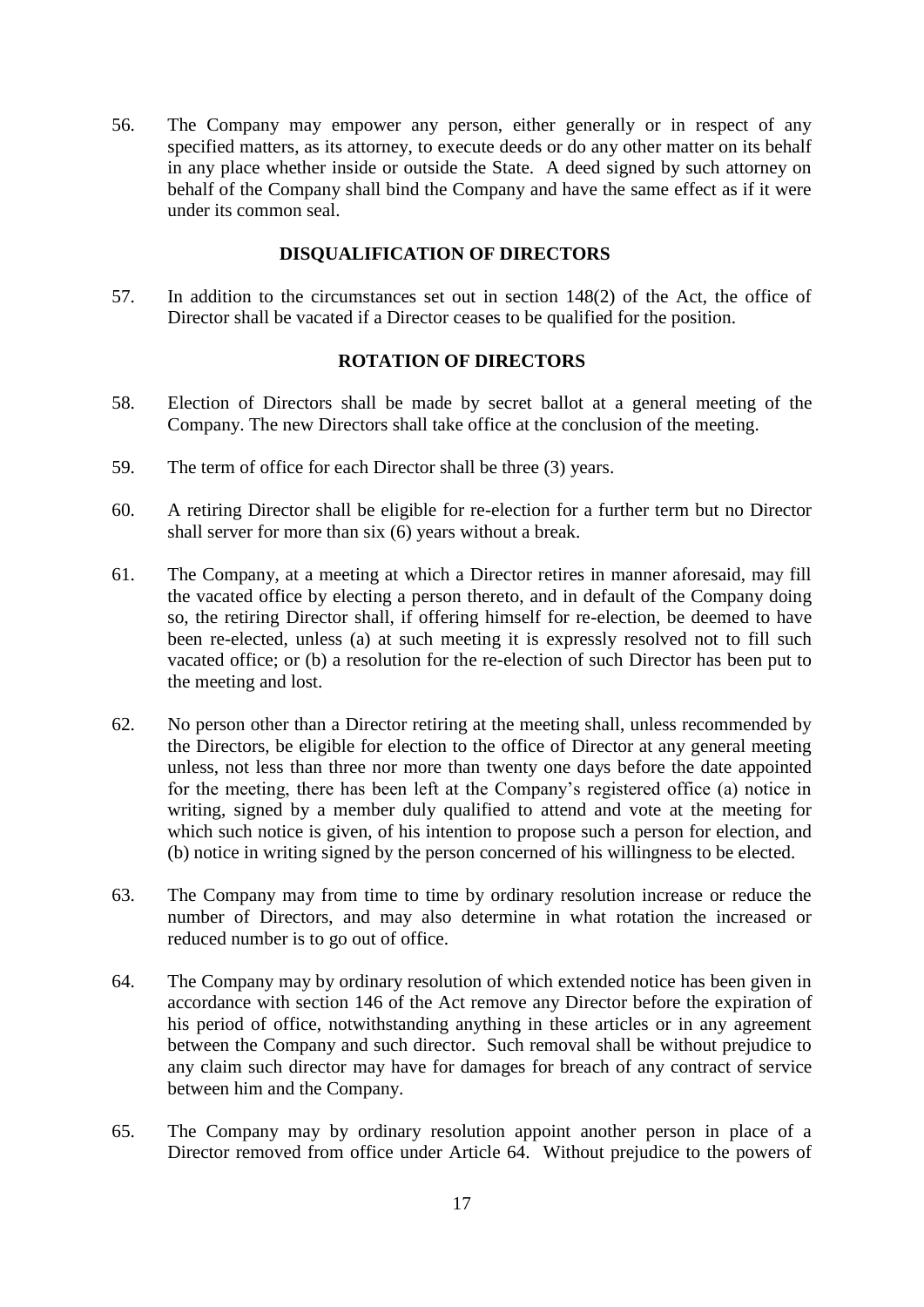the Directors under Article 66, the Company in general meeting may appoint any person to be a Director, either to fill a casual vacancy or as an additional Director.

66. The Directors may at any time appoint any person to be a Director of the Company, either to fill a casual vacancy or as an addition to the existing Directors, but so that the total number of Directors of the Company shall not at any time exceed the number, if any, provided for in these Articles. Any Director so appointed shall hold office only until the next annual general meeting, and shall then be eligible for re-election.

### **PROCEEDINGS OF DIRECTORS**

- 67. The Directors may meet together for the dispatch of business, adjourn and otherwise regulate their meetings as they think fit. Questions arising at any meeting shall be decided by a majority of votes. In case of equality of votes the chairperson shall have a second or casting vote. A Director may, and the Secretary on the requisition of a Director shall, at any time summon a meeting of the Directors. If the Directors so resolve it shall not be necessary to give notice of a meeting of Directors to any Director who, being resident in the State, is for the time being absent from the State.
- 68. The quorum necessary for the transaction of the business of the Directors may be fixed by the Directors, and unless so fixed shall be four (4).
- 69. The President, or Vice President and, such other persons as the Directors may request, shall (save for exceptional circumstances) be in attendance at all meetings of the Directors.
- 70. The Directors shall act in accordance with the Bye-Laws.
- 71. The continuing Directors may act notwithstanding any vacancy in their number but, if and so long as their number is reduced below the number fixed by or pursuant to the Act as the necessary quorum of Directors, the continuing Directors or director may act for the purpose of increasing the number of Directors to that number or of summoning a general meeting of the Company, but for no other purpose.
- 72. If at any meeting the chairperson is not present within 15 minutes after the time appointed for holding it, the Directors present may choose one of their number to be chairperson of the meeting.
- 73. The Directors may delegate any of its powers to Committees consisting of such member or members of the Directors and such other persons as they think fit, and any Committee so formed shall, in the exercise of the powers so delegated, conform to any regulations imposed on it by the Directors.
- 74. The Directors may appoint the chairperson of any Committee; if no such chairperson is elected, or if at any meeting of a Committee the chairperson is not present within fifteen minutes after the time appointed for holding it, the members of the committee present may choose one of their number to be chairperson of the meeting.
- 75. A committee may meet and adjourn as it thinks proper. Questions arising at any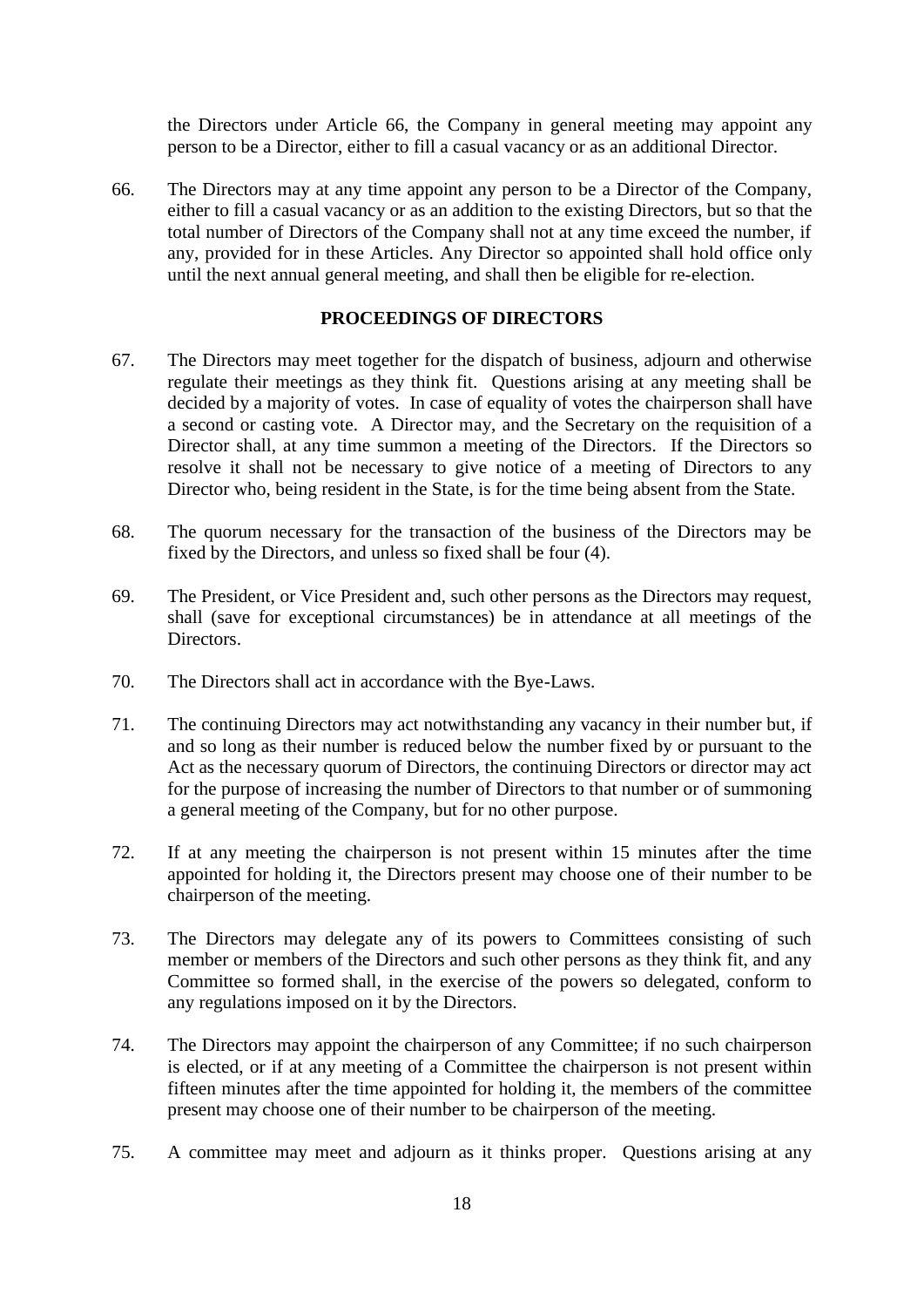meeting of a committee shall be determined by a majority of votes of the members of the committee present, and when there is an equality of votes, the chairperson shall have a second or casting vote.

- 76. All acts done by any meeting of the Directors or by any person acting as a member of the Directors or any Committee shall, notwithstanding that it be afterwards discovered that there was some defect in the appointment of any such person acting as aforesaid, or that he or any of the Directors was disqualified, be as valid as if every such person had been duly appointed.
- 77. A resolution in writing, signed by all the Directors for the time being entitled to receive notice of a meeting of the Directors, shall be as valid as if it had been passed at a meeting of the Directors duly convened and held. Any such resolution in writing may consist of several documents in the like form, each signed by one or more of the Directors and for all purposes shall take effect from the time when it was signed by the last director.
- 78. A meeting of the Directors or of a committee established by the Directors may consist of a conference between some or all of the Directors or, as the case may be, members of the committee who are not all in one place, but each of whom is able (directly or by means of telephonic, video or other electronic communication) to speak to each of the others and to be heard by each of the others and –
	- (a) a Director or member of the committee taking part in such a conference shall be deemed to be present in person at the meeting and shall be entitled to vote and be counted in a quorum accordingly; and
	- (b) such a meeting shall be deemed to take place
		- (i) where the largest group of those participating in the conference is assembled;
		- (ii) if there is no such group, where the chairperson of the meeting then is;
		- (iii) if neither sub-paragraph (i) or (ii) applies, in such location as the meeting itself decides.

#### **EXECUTIVE OFFICERS**

- 79. The Directors shall elect the following executive officers ("**Executive Officers**") at the Annual General Meeting of the Company:
	- i. President;
	- ii. Vice-President;
	- iii. CPD Officer;
	- iv. Honorary Secretary & Registrar; and
	- v. Treasurer
- 80. The Executive Officers shall be Expert Members or Expert Fellows in good standing and the duties of the Executive Officers are set out in the Bye-Laws.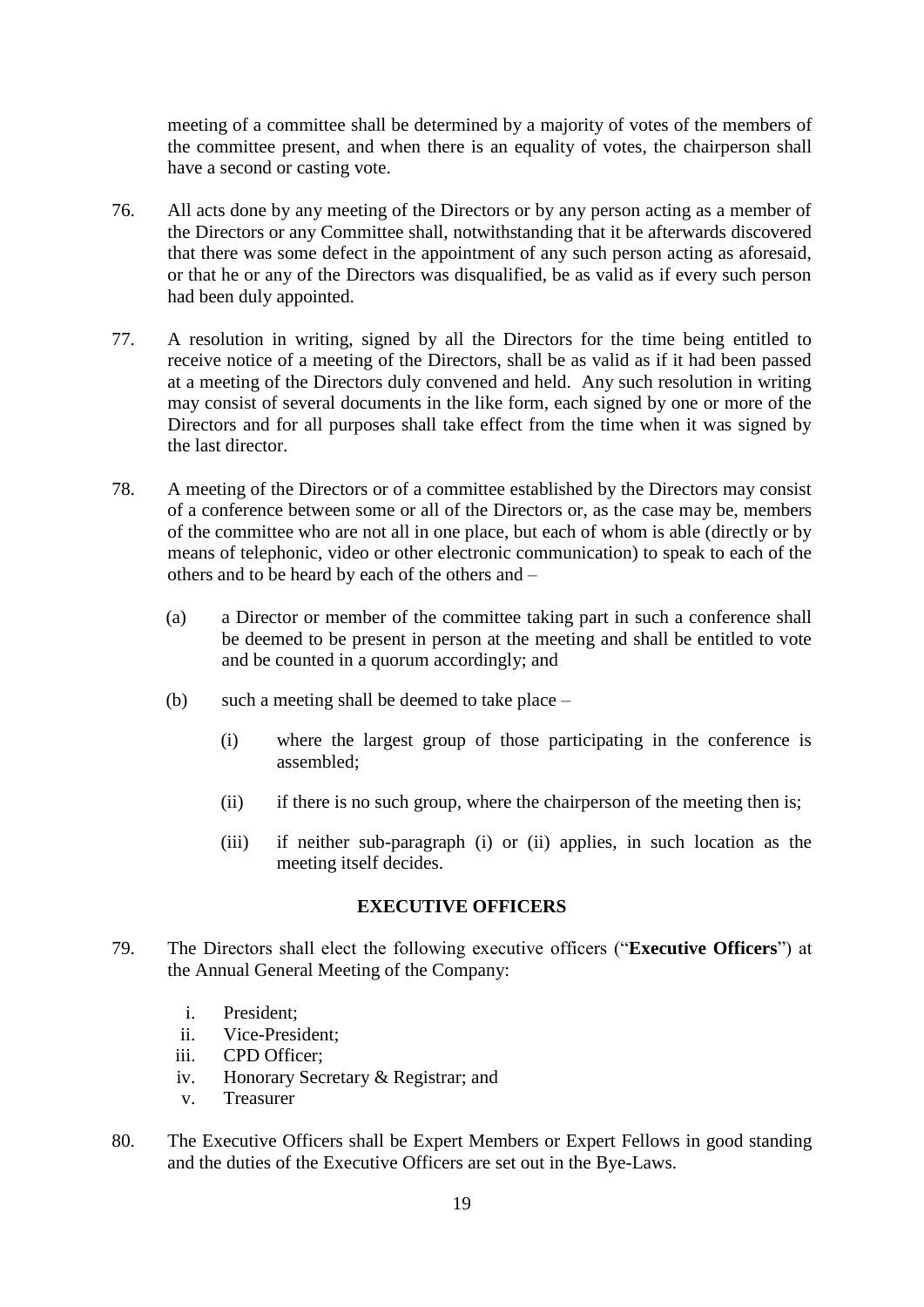## **SECRETARY**

- 81. The Secretary shall be appointed by the Directors for such term and at such remuneration and upon such conditions as they may think fit; and any Secretary so appointed may be removed by them.
- 82. A provision of the Act or these Articles requiring or authorising a thing to be done by or to a Director and the Secretary shall not be satisfied by its being done by or to the same person acting both as Director and as, or in place of, the Secretary.

### **SEAL**

- 83. The seal shall be used only by the authority of the Directors or of a committee of Directors authorised by the Directors in that behalf, and every instrument to which the seal shall be affixed shall be
	- (a) signed by a Director of it or by some other person appointed for the purpose by its Directors or by a foregoing committee of them; and
	- (b) be countersigned by the Secretary or by a second Director of it or by some other person appointed for the purpose by its Directors or by a foregoing committee of them.

## **ACCOUNTS**

- 84. The Directors shall cause adequate accounting records to be kept. Adequate accounting records shall be deemed to have been maintained if they comply with Section 282(1) to 282(3) of the Act and explain the Company's transactions and facilitate the preparation of financial statements that give a true and fair view of the assets, liabilities, financial position and profit or loss of the Company.
- 85. The accounting records shall be kept at the registered office or, subject to Section 283 of the Act, at such other place as the Directors think fit, and shall at all reasonable times be open to the inspection of the officers of the Company and by other persons entitled pursuant to the Act.
- 86. The Directors shall from time to time determine whether and to what extent and at what times and places and under what conditions or regulations the financial statements and accounting records of the Company or any of them shall be open to the inspection of its members not being Directors. No member (not being a Director) shall have any right of inspecting any financial statement or accounting record of the Company except as conferred by statute, this Constitution or authorised by the Directors or by the Company in general meeting.
- 87. The Directors shall in accordance with the Act cause to be prepared and to be laid before the annual general meeting of the Company the statutory financial statements of the Company, the Directors' report in relation to it and the statutory auditor's report on those financial statements and Directors' report as are required by the Act to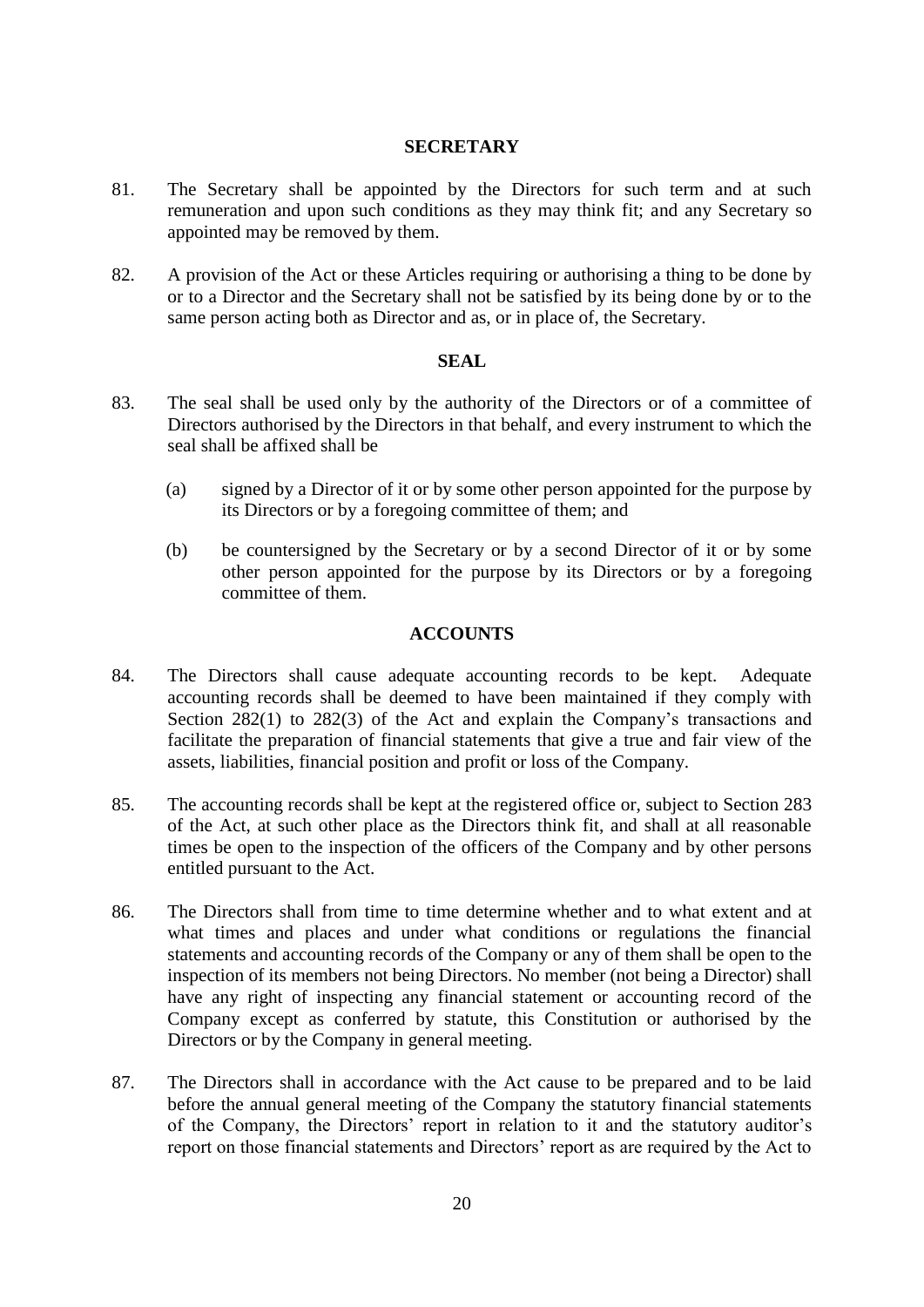be prepared and laid before the annual general meeting of the Company.

88. A copy of the statutory financial statements of the Company, the Directors' report in relation to it and that statutory auditor's report on those financial statements and Directors' report shall, not less than twenty one days before the date of the annual general meeting, be sent to every person entitled under Section 338(1) of the Act to receive them.

## **AUDIT**

89. Auditors shall be appointed and their duties regulated in accordance with Chapters 18 and 19 of Part 6 of the Act.

### **NOTICES**

90. A notice may be given by the Company to any Interested Party either personally or by sending it by post or electronic means (as defined in section 2(1) of the Act) to the the Interested Party at his or her registered address or email address (or, if not so registered, then to the address or email address of the member last known to the Company). Section 218(5) of the Act shall apply.

### **INDEMNITY**

- 91. Every officer of the Company:
	- 91.1 shall be entitled to be indemnified out of the assets of the Company against all losses or liabilities which he or she may sustain or incur in defending any proceedings, whether civil or criminal, in which judgment is given in his or her favour or in which he or she is acquitted or in connection with any proceedings or application referred to in or under ss. 233 or 234 of the Act in which relief is granted to him or her by the court.
	- 91.2 shall be entitled to be indemnified out of the assets of the Company against all losses or liabilities which he or she may sustain or incur in or about the execution of the duties of his or her office or otherwise in relation thereto and no officer shall be liable for any loss, damage or misfortune which may happen to or be incurred by the Company in the execution of the duties of his or her office or in relation thereto. This regulation 15.2 shall have effect only in so far as its provisions are not void under s. 235 of the Act.